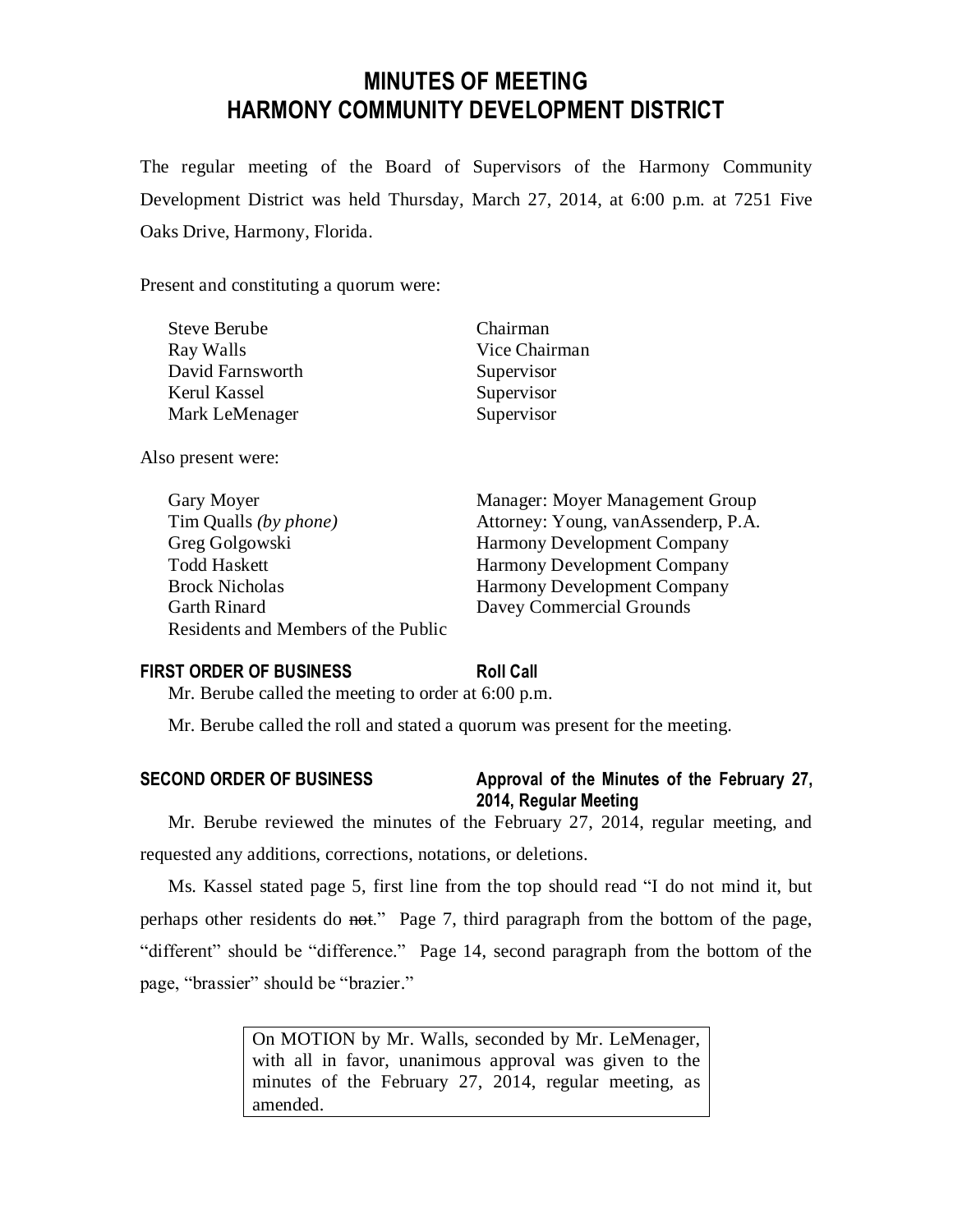#### **THIRD ORDER OF BUSINESS Audience Comments**

Mr. Moyer stated I have a request from Mr. Bell dealing with whether or not there is going to be an Indoor Activity Center.

Mr. Bell stated I would like a center where you can get eight to twelve people together for an exercise group. The current Activity Center is not suitable. Is there another facility, either in existence or contemplated in the future, we can use for this purpose?

Mr. Berube responded the CDD does not manage the Enrichment Center nor any building except for what is in existence at the Swim Club and Ashley Park swim facility. The buildings you see are not managed by the Harmony CDD. The answer would have to come from the Development Company.

Ms. Kassel stated it is not under our jurisdiction. The CDD is responsible for the physical and fiscal management of the infrastructure.

Mr. LeMenager asked who owns the swimming areas in Celebration?

Mr. Moyer responded the ROA. The Celebration CDD does not own any active recreational areas.

Ms. Kassel stated this CDD also owns the restrooms at Lakeshore Park.

## **FOURTH ORDER OF BUSINESS Public Hearing for Rulemaking**

**A. Public Hearing to Consider Adoption of the District's Rules: Chapter 4 for Park and Recreational Facilities, Chapter 2 for Water Utilities, and Rule 1.4 of the District's Administrative Rules of Procedure**

Mr. Berube stated I will open the public hearing for rulemaking. I presume most of the people in the audience would like to speak regarding the rules changes that have been contemplated and discussed at length for the past four to five months. Every resident will have three minutes to speak. Your desires will be made fairly clear as everyone speaks, and most desires have already been made clear.

Mr. Qualls stated I would like the record to reflect that the District followed the appropriate legal procedure to notice this public hearing, and the Board has had many such public hearings in the past regarding such rules. You are in compliance with Chapter 190, Chapter 120 and Chapter 286, Florida Statues.

Mr. Berube stated an advertisement for this public hearing was published in the newspaper last month, and verification of this publication is in this month's agenda package.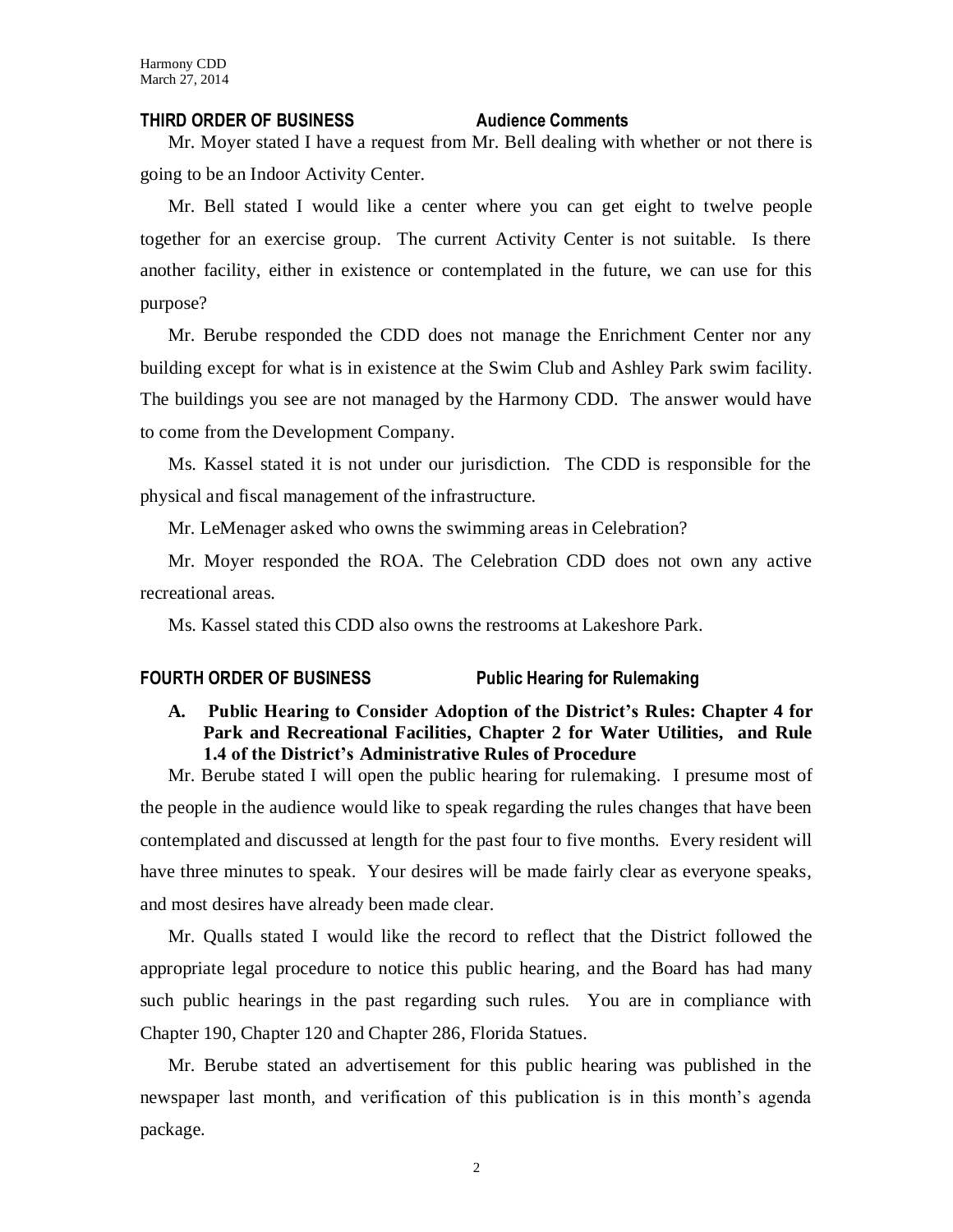Mr. Dan Miller stated my wife and I live at 3324 Bracken Fern. I spoke in the past about my opposition to changing the rules to allow fishing on ponds. I discussed our concerns related to the safety issue with the way the ponds were designed and the issue with alligators. We personally have experienced issues with alligators and kids taunting the alligators so the alligators will chase them, and with alligators coming up onto the bank walking toward us while we were eating dinner on the back patio when fishing was quite rampant. This happened over two different years. So it does have an impact. What I never heard commented on and what I do not understand is why we are even having this discussion when the Declarations of Covenants and Restrictions clearly state that fishing, boating and swimming are prohibited in the ponds.

Mr. Berube stated the answer is the Declarations of Covenants and Restrictions apply to HOA property, and we deal with CDD-managed property.

Mr. Miller stated as I read the restrictions, the only reason the CDD manages this property is because the HOA assigned the maintenance of this property to the CDD Board.

Mr. Berube stated no, it did not.

Mr. Miller stated I can read you exactly what it says. First of all, it says, "The Association shall manage and control the common area and all improvements therein." It goes on to say, "All ponds, streams and/or wetlands located within the properties that serve as part of the drainage and stormwater retention system for the properties...Except to the extent for the ownership thereof and responsibility therefore have been assigned or assumed by the CDD." This sounds to me like the two are tied together, and you cannot just ignore the restrictions and use guidelines, a copy of which everyone receives when they purchased their home.

Mr. Berube stated this is the time for audience comments and everyone has their opinion. We have been exchanging opinions for months.

Mr. Miller stated I just do not see how this Board can change the rule, which was in place when everyone purchased their property and understood what they were buying into, because now a few people think you should be able to fish. Those who purchased a home in here, fully believing that document controlled the use of those ponds, are now being left out in the cold. I do not understand this, and it does not make any sense to me. Frankly, I do not think it is right. I think it is inappropriate for you to try to change those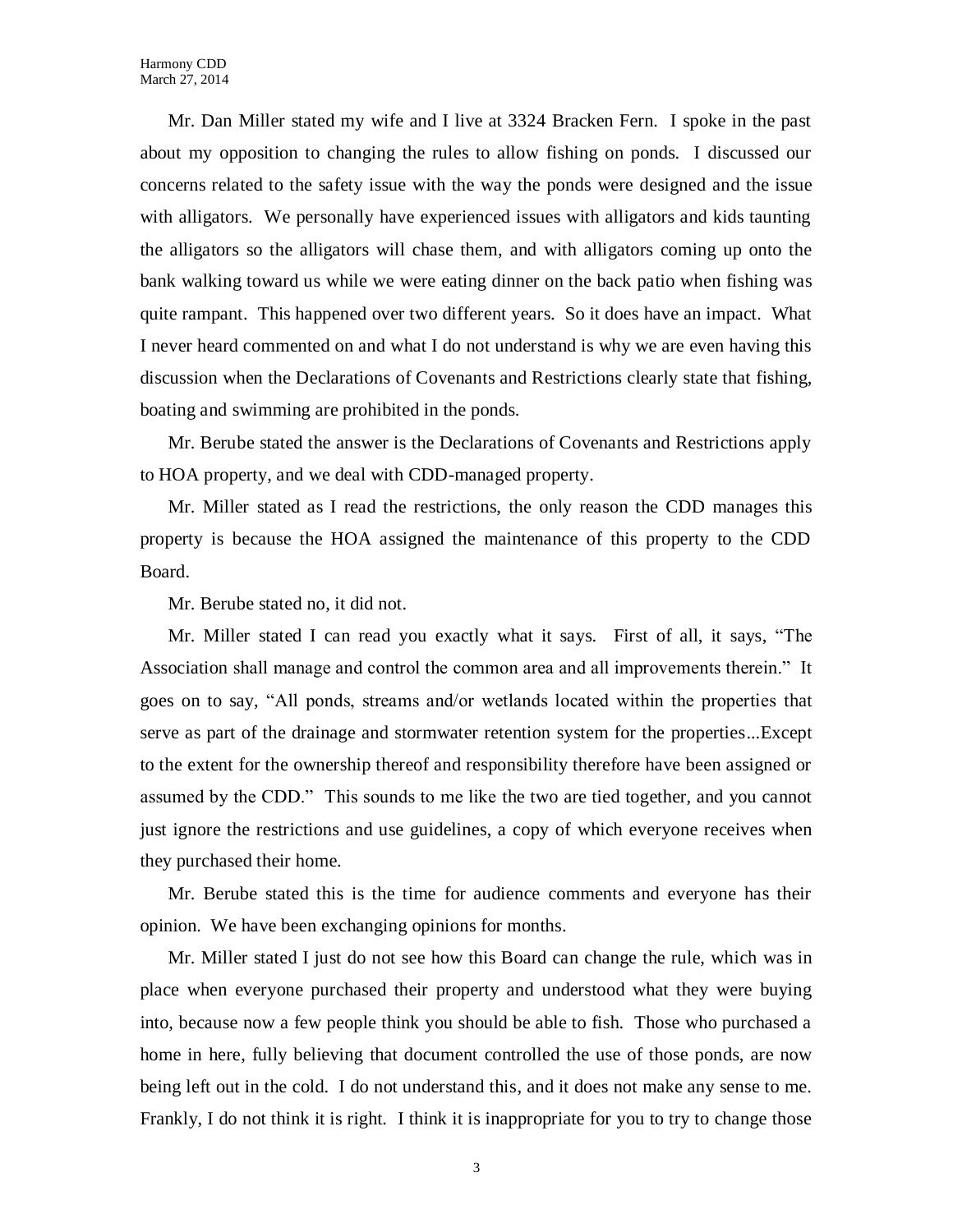rules, which are part of our deeds. Second, there are all of these other issues related to privacy for home owners who live on the ponds and the issues of safety related to the design of the ponds and the alligators. How can we just ignore all of this? It just seems to me like we are opening ourselves up for nothing but a lot of trouble by trying to change rules that you should not be changing.

Mr. Nicholas stated maybe you can assume this, but the HOA never assigned anything to the CDD. The CDD did assume the operation and maintenance obligations for all the stormwater drainage infrastructure, but this was done through plat and our other processes. The way it is worded may sound like it came from the Association, but those are two separate entities. Just to be clear, the CDD has the full operation and maintenance responsibility and is the entity responsible for the stormwater system and network in Harmony. It is true, but it did not come from the HOA.

Mr. Miller asked even if it is true and I accept it is, why would the CDD establish a rule that is contrary to the Declarations of Covenants and Restrictions?

Mr. Nicholas responded I am not advocating changing it.

Mr. Miller stated I know. I am not asking you this question. Even if you do have the authority, why would you put something in place that is different and in direct contrast to the Declarations of Covenants and Restrictions?

Mr. Walls asked Mr. Qualls, can you please provide some clarification on what bearing the HOA rules have on the CDD?

Ms. Kassel asked actually what bearing does signing the Declarations of Covenants and Restrictions mean when you purchase a lot?

Mr. Qualls responded I would be happy to opine on all of those issues, but this is a public hearing and not necessarily a debate at this point. Perhaps it would be better for me to reserve my comments until my attorney report. Without reading the deeds and Declarations of Covenants and Restrictions, I do not feel qualified to opine anyway. However, I do agree with the statement that an HOA manages common areas and amenities and would typically regulate the Declarations of Covenants and Restrictions. An HOA has this power by Statute. I am not an HOA attorney, but I do know the HOA has this power by Statute. The District manages and maintains the infrastructure. Without reading the documents, I cannot opine much more than that, but I would remind everyone this is a public hearing and not necessarily a debate.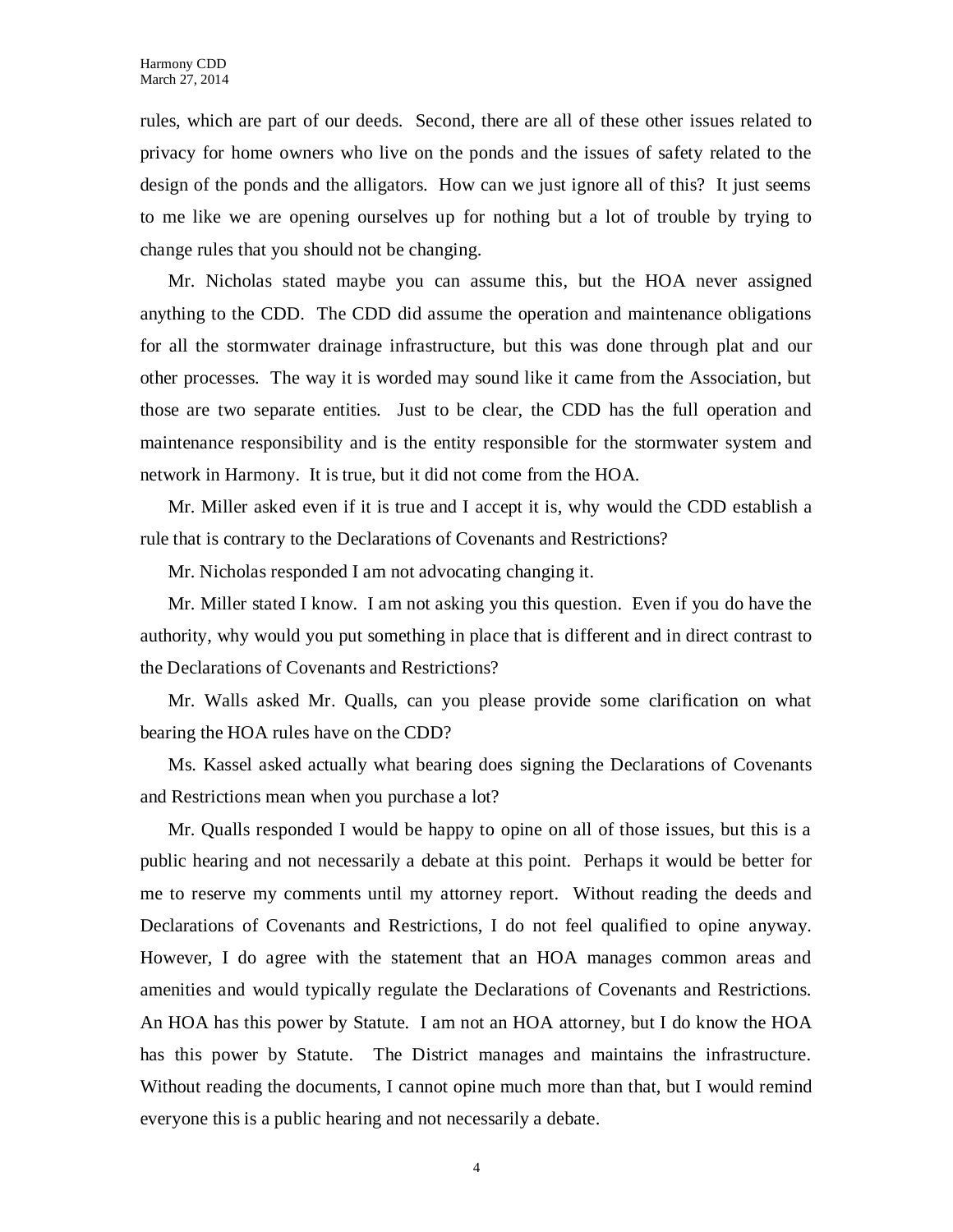Mr. Glen Boisseau-Becker stated I live on Bracken Fern Drive. I am fully in agreement with the questions and objections Mr. Miller raised. I stand firmly opposed to fishing in the retention ponds. I want to remind the Board that less than three years ago, there was a tremendous amount of discussion leading to the present policies and the firming up of rules that are consistent with what we, as homeowners—hundreds of us assumed would be the norm when we purchased our properties. You have heard many arguments about the safety issues, questions of security and privacy, as well as all of the aesthetic questions, such as littering. People are not likely to be caught in the act of leaving their trash on the ground, throwing rocks at the alligators, cursing and shouting, or using our outdoor facilities as a public restroom. They are not going to do these things if they know people are watching. If you confront them a few minutes later, they may even deny any responsibility. Nonetheless, we heard residents testifying all of these things have happened in the context of unauthorized fishing in our retention ponds. Let me point out, I work at the Harmony Community School as a teacher. As I walk to work every morning, I pass several ponds and I like to pick up litter as I go. Would you please imagine the embarrassment of the horrified looks a teacher sees from other grownups when he walks up to the building at 8:15 a.m. carrying some empty beer cans or the cardboard wrapper from a six pack? I was not the one doing the drinking. I will admit this has not happened recently, but there was a time I routinely had to pick up that kind of unsightly debris near the school grounds, not far from the retention ponds. I do not want to see this happening again. Two months ago, Officer Paul Mendez spoke to us at one of these meetings. He represented the Fish and Wildlife Commission. His position was if the pond was not bordered by private property belonging to a single individual, then the water must belong to the State of Florida. On this basis, he would not feel comfortable saying you are not allowed to fish here. I overheard part of his conversation after the meeting ended. My impression was he said he might have been mistaken. If, in fact, the lands around the pond were controlled by the CDD, which has posted ordinances against trespassing specifically designed to discourage fishing, then our policy should be upheld by local law enforcement. Whenever I have spoken to the Sheriff or his representatives, perhaps they tell us what we think we want to hear individually, but the message I got was the Sheriff's Office has a lot of respect for the CDD and for its authority to make those kinds of policies. It has to be understood if it is a busy Friday evening, if the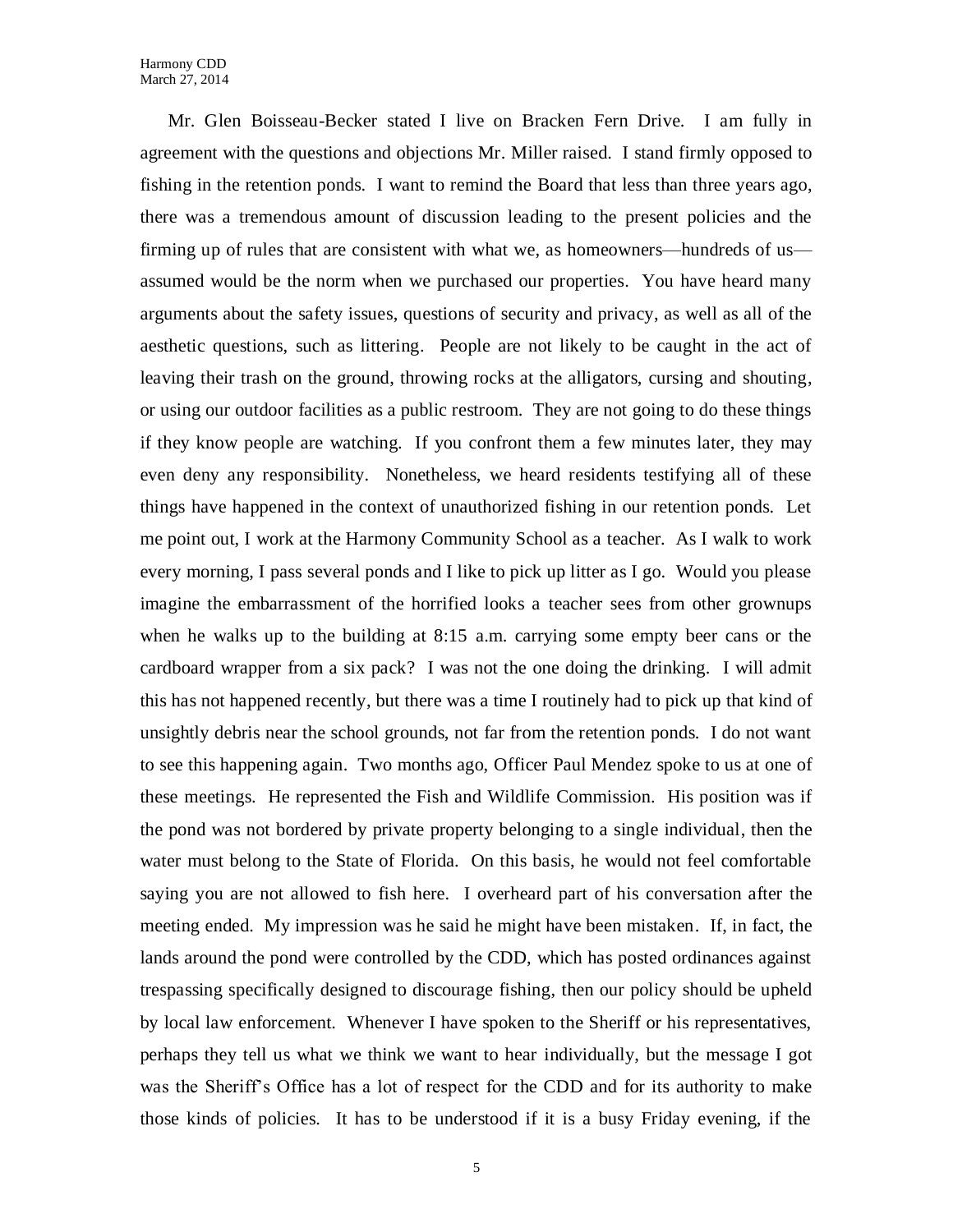Sheriff's Office is receiving complaints about a traffic collision and a violent crime, then the task of driving out to Harmony to investigate a fishing complaint is going to be a rock-bottom priority. However, it is exactly for this reason that I am concerned about the kind of message we are sending out to the rest of the County. If we had more time, I would tell you the details of a discussion we heard at the most recent Harmony Neighborhood Watch meeting, where outsiders were misbehaving on Harmony property and no one bothered to call the Sheriff's Office. The undesirable behavior stopped because Harmony residents were keeping a wary eye on the situation and asking a few questions so the offenders realized they were breaking the rules and they made up their minds not to return. This is exactly what I want to see happening when we are talking about unauthorized angling on our ponds, especially by outsiders. The residents count on these rules, and we purchased our property with these rules in mind. I heard one resident, Mr. David Leeman, standing up months ago and saying it would be irresponsible, arbitrary and unreasonable for the CDD Board to change its mind on these wellestablished policies, ignoring all the previous discussions and the expressed wishes of a large majority of residents who have attended the meetings and have spoken up. I do not believe this Board is irresponsible, arbitrary or unreasonable, but I ask you to keep the existing rules in place.

Mr. Anthony Pressley stated I live on Goldflower. I sent all of the Board members an email. I am not going to reiterate it as I assume you have read it. However, I will say over the past couple of days, I have been running through the neighborhood and have seen various things. Just yesterday, on one of the ponds having a No Trespassing sign, I saw a person using a remote-controlled electric boat all over the pond. It is probably not the best thing for the alligators, either. Maybe he will not have the boat for long if they see it. Just last night, we were walking around the pond behind our house and heard from our new neighbor that someone was feeding an alligator because when their son threw a stick into the pond, the alligator went right to it. The weekend before, I saw four people fishing on my pond. My pond does not have a No Trespassing sign anymore as it was removed. I agree with Mr. Miller. He has talked various times about the issues he has had behind his house when there was not a sign. When there was a sign, he was able to take care of those issues, not by contacting the Sheriff every time, but by pointing out the sign that says No Trespassing, No Fishing, and No Swimming. I personally agree we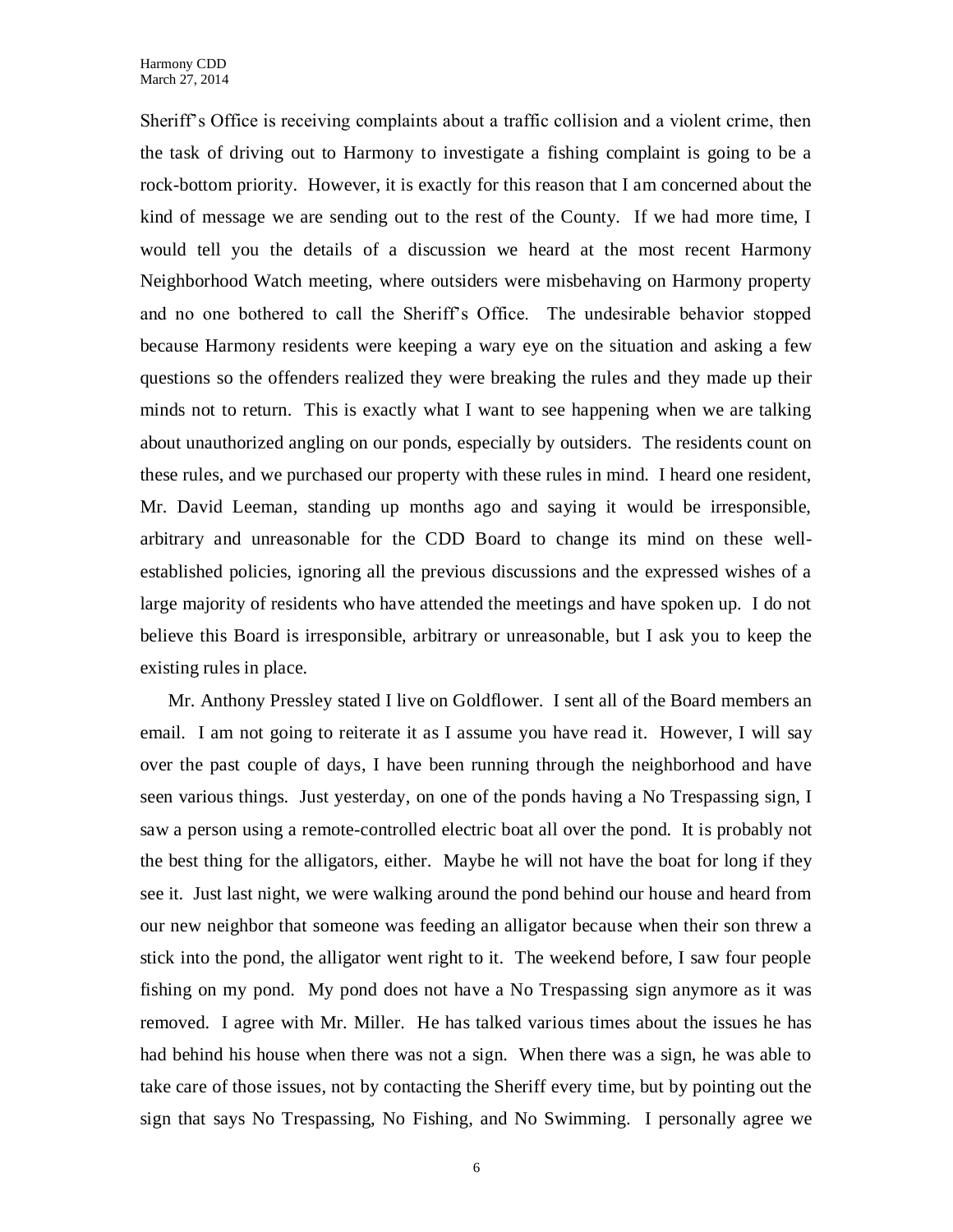probably should not call the Sheriff every time, but if a resident can point to a No Trespassing sign, 90% of the people will leave without even asking a question. I know other people can walk around our ponds. If there is a No Trespassing sign, 95% of those are going to be Harmony residents enjoying the nature we have. I went out fishing today on Buck Lake. I go out there various times with my daughter, and we enjoy it. I believe this is the place for us to fish. Lastly, I have been at these meetings for the past five or six months that we have been discussing this issue, and the Board is elected to listen to the people. I have only heard three people who said they want fishing. The majority of the people I spoke to do not want fishing. I think it is your responsibility to vote with the people who elected you and that you are representing. You are representing us home owners who live in here. I also do not like the fact that we say if you are going to fish, you are supposed to park in a parking spot. But when I drive down Dark Sky, I see three cars lined up and fishermen on the pond. There is no parking on Dark Sky, but there is parking on Five Oaks, yet they are parking in the street. It is also a hazard. I realize there are a lot of feelings about this issue and I understand that, but people have feelings because we signed up for one thing and now it is going to change.

Mr. Berube stated thank you everyone for coming out today and watching the process. In the past couple of days, we received a revised redlined policy from the attorney by email.

Ms. Kassel stated we received it yesterday, and it was very hard to read.

Mr. Berube stated for housekeeping purposes, I gather the Board members have read it because it is hard to discern certain aspects of the document. Do we need to make any changes to the final version Mr. Qualls sent us? I know we want to add some language pertaining to handicapped accessibility somewhere.

Ms. Kassel stated we had a version in the agenda package, and Mr. Qualls sent us a new version. Aside from the green changes already noted in the document, some of which are deletions and others are capitalizations, what other changes have you made between the agenda package version and the one you emailed to us yesterday?

Mr. Qualls responded only the changes in green. Most of them are punctuation changes and the ADA change on the last page. I am sorry the changes in green did not come across well, but I am happy to go over those changes one by one if appropriate.

Mr. Berube asked where is the ADA change?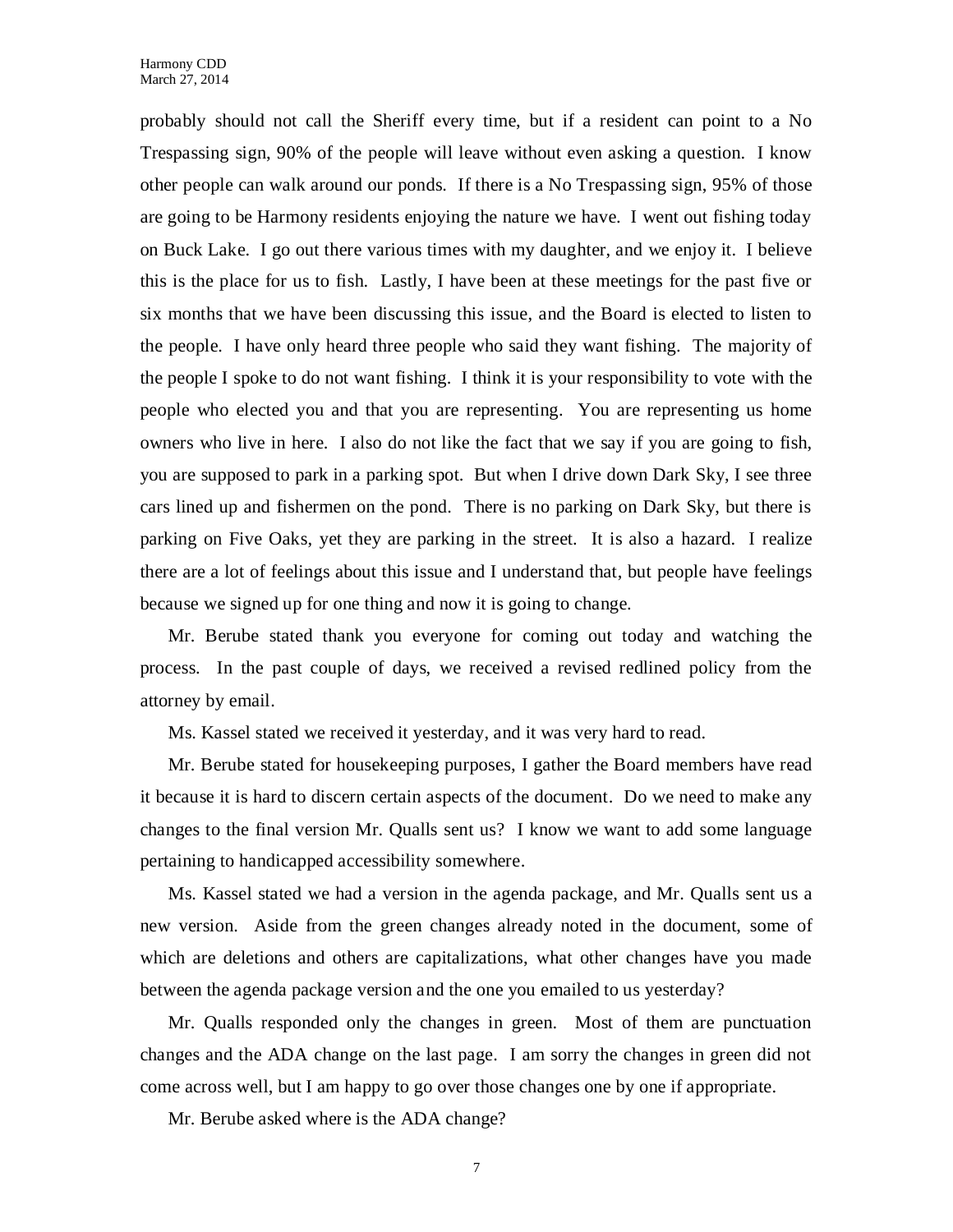Mr. Qualls responded at the very end of the document.

Mr. LeMenager asked what does it say, because we cannot read it?

Mr. Qualls responded it says that the District has taken all readily achievable measures to be in accordance with American with Disabilities Act.

Mr. Berube stated the District's recreational programs and services, including the Swim Club swimming pool facility, are accessible to people with disabilities.

Mr. Qualls stated I will check to see what it says precisely, but the legal standard is that you take readily achievable measures to be in ADA compliance, and it says that is what you have done. I can read the specific language once I pull it up on my computer.

Mr. Berube stated I did not see that language, and I reviewed the entire document. It may have been in the green boxes. I printed the agenda version and the attorney's recent version to compare, and there was very little difference.

Mr. Qualls stated the precise language says "The District has taken all readily achievable measures to ensure that the District's facilities comply with the Americans with Disabilities Act."

Mr. Berube stated that sounds good. We have two choices to make in this package, both regarding Rule 2.3. Option 1 is we are not going to address fishing at all.

Ms. Kassel stated no, option 1 says "The District maintains stormwater drainage system ponds. The ponds set forth in the attached map are man-made bodies of water managed, including sustained high-quality maintenance as part of the District stormwater drainage system. The ponds were not designed and do not constitute recreational facilities, so that fishing, swimming, boating and other water-based recreational activities in District-maintained stormwater ponds is not allowed, except in specifically designated locations or for pre-approved activities." Option 2 is listed under General Policies, where 2.3.1a says swimming is prohibited in all District-maintained ponds.

Mr. Nicholas stated I think Mr. Berube is correct that the first option is to strike it. There would not be 2.3.2 if there was no 2.3.1.

Mr. Berube stated the first option was 2.3, which has a line drawn through it. That is what we agreed there would be no address of fishing. For those who want to keep the same rule, it is 2.3 with the blocks in front of it, which is the paragraph Ms. Kassel just read.

Mr. LeMenager stated that is correct.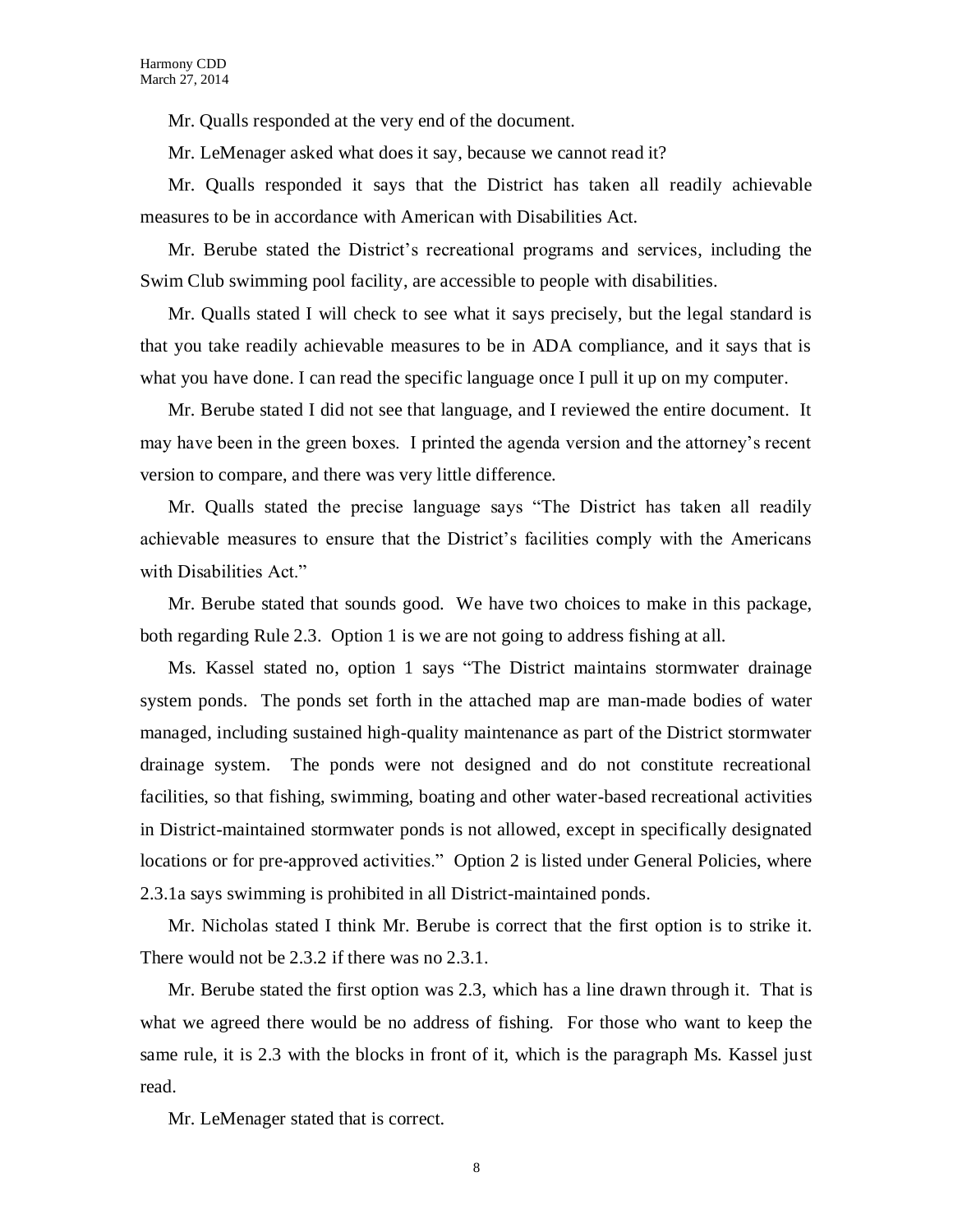Ms. Kassel stated I thought we ended with just two options.

Mr. Berube stated we did. Those are the two options.

Ms. Kassel asked why are there General Policies?

Mr. Berube responded that covers everything. A resident said if we take out the No Trespassing ban, people are going to be swimming, boating, and so forth, as Mr. Pressley just referred to. The General Policies section was incorporated and says "Swimming is prohibited in all District-maintained ponds. No watercraft of any kind is allowed in any of the ponds on District property. Parking along the County right-of-way or in any grassed area near a pond is prohibited." That will eliminate the problem of people parking on Dark Sky. "It is recommended anyone wishing to access the ponds either walk or ride bicycles."

Mr. Walls stated I think cars would be allowed to park on Dark Sky.

Mr. Nicholas stated 2.3.1c is a bad one.

Mr. Berube stated the County right-of-way is not the streets. It keeps them from parking on the grass.

Mr. Walls stated we cannot stop people from parking on the grass.

Mr. Berube stated I understand. It goes on to say, "Continued violation of any District policy will result in immediate reporting to law enforcement authorities for the stipulation of Rules 2.1 and 2.2. There is a 20-foot District-owned buffer surrounding each pond. Public access to this 20-foot buffer is permitted only during the hours of dawn to dusk. Please be respectful of adjacent resident homes."

Mr. Farnsworth stated I do not remember this being in there. The way it reads is that it is limiting it to residents and people who pay a fee to be part of the CDD.

Mr. Berube stated this can change.

Mr. Nicholas asked is everything highlighted in green out?

Mr. Berube stated everything with the lines drawn through it is out. Basically this says that for people around the pond, no matter what they are doing, there is a 20-foot buffer that they can be on during the hours of dawn to dusk and to be respectful of adjacent resident homes. Those are the policies covering the ponds.

Mr. LeMenager asked what is this last paragraph in lime green, 2.3.1g?

Mr. Qualls responded it says "At the discretion of the District Manager, any nonresident who demonstrates excess proclivity toward continued disrespect for the tolerance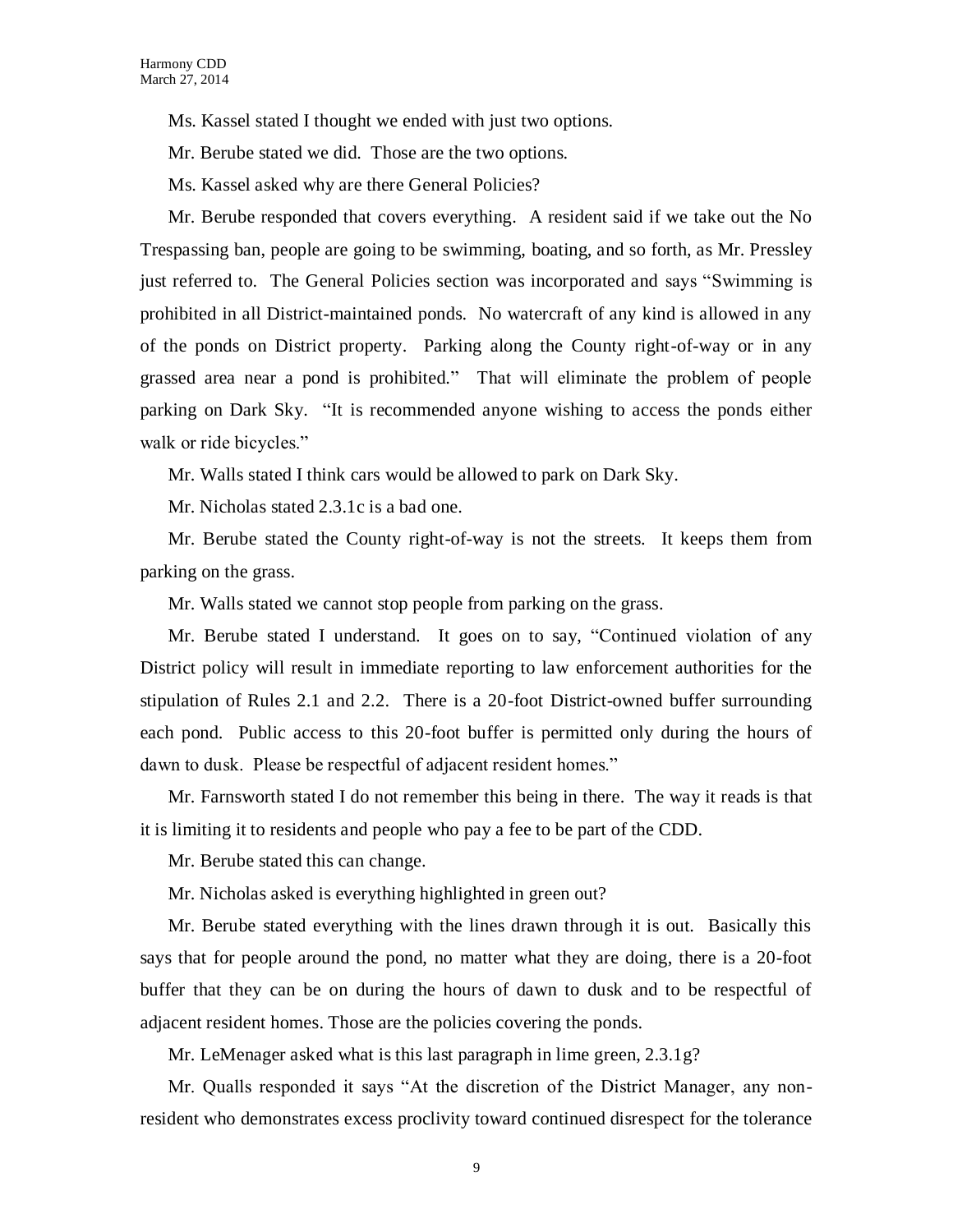extended to non-residents, may be subject to the conditions of Rule 3.3 or in belligerent cases, Rules 2.1 and 2.2."

Mr. Berube stated I do not think we want that. At some point, we get too much. I think 2.3.1f covers it. It is also my opinion, no matter which way the vote goes tonight, when the No Trespassing signs were installed, our problem went away. It has always been my opinion that the signs on ponds 24 and 25 should remain. I have no desire to remove the signs from those two ponds. In effect, the only thing that might happen is what is in the rules might be different, but the remaining signs should stay. I think we continue to use those signs, whether they are enforceable or not. As residents have indicated, they can point to the signs saying No Trespassing, and people listen to it. The majority of people may not read the rules, but they will obey the signs. I do not want to remove the signs.

Mr. Walls stated from a legal perspective, that is very tenuous situation. You are basically saying we are going to try to scare you away from doing something you are legally allowed to do.

Mr. Berube stated I do not disagree.

Mr. Walls stated I cannot support that at all.

Mr. Farnsworth stated it was pointed out the wording "County right-of-way" is not quite correct for the CDD. It should say "Parking along the easements or on any grassed area near a pond is prohibited."

Mr. Walls stated perhaps it can say publicly owned right-of-way.

Mr. Farnsworth stated I think we can use "easements."

Mr. LeMenager asked what does "along the County right-of-way" mean?

Ms. Kassel stated that is incorrect.

Mr. Farnsworth stated strike the words "County right-of-way" and substitute the words "CDD easements."

Mr. Berube stated it would all be grassed area.

Ms. Kassel stated we should say "Parking in any non-designated parking area is prohibited" or something to that effect.

Mr. Berube stated Rule 2.3.1c says "Parking along the County right-of-way is prohibited." From a legal standpoint, what does this mean?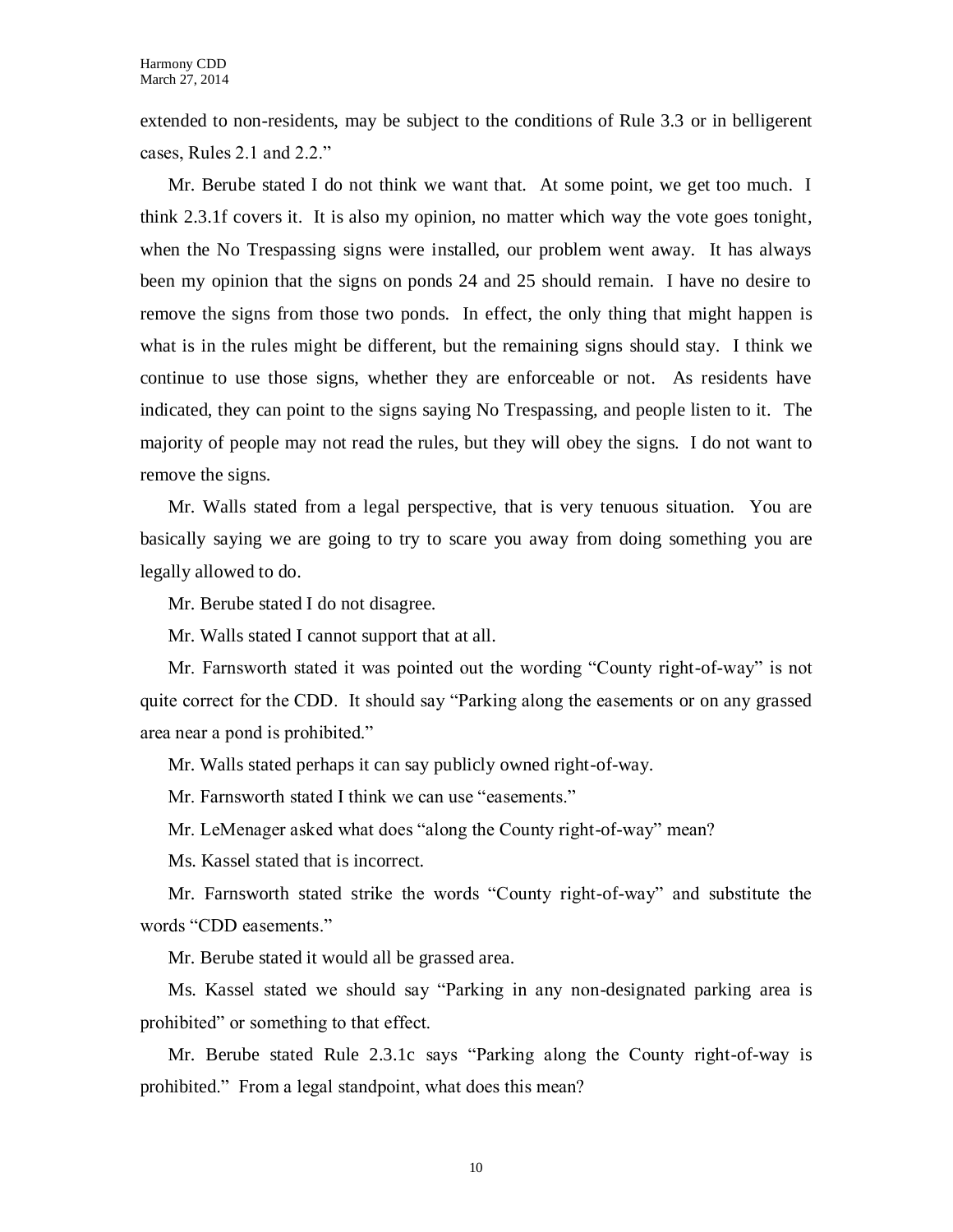Mr. Qualls responded plain language is always the best guide, and I do not remember the history of how this was drafted. I assume it means any County-owned or maintained right-of-way. It would make good sense to say "Parking in any non-designated area is prohibited." You want to have these rules in a way that the general public can understand them without a law degree.

Mr. Berube asked do we have any County rights-of-way surrounding any of the subject ponds?

Mr. Nicholas responded in the case of Dark Sky, this is County right-of-way. They own a 50-foot section from the back-of-curb to the back-of-curb. You can legally park on that street. There is nothing to stop that from occurring.

Mr. LeMenager stated I might note we are getting a little ahead of ourselves. This discussion is going on the basis we are going to do the second 2.3.

Mr. Berube stated no, this is part of it. The only choices are what were stated earlier. This is going to be the policy no matter which way this goes.

Mr. LeMenager stated that is nonsense.

Ms. Kassel stated no. It will be, District-maintained stormwater drainage system ponds prohibit any of these general policies.

Mr. LeMenager stated it is one or the other.

Ms. Kassel stated that is correct.

Mr. Farnsworth stated at one time, there was another choice. It was one that I originated, and I agreed to throw it out because it had too many clauses. As a result, we ended up with three possible options. One was to strike Rule 2.3 completely.

Mr. Walls stated that is the one I support.

Mr. Farnsworth stated the second option was the District-maintained stormwater drainage system ponds. The third option, which was numbered incorrectly as 2.3.2, was supposed to be 2.3. It was the second option for 2.3.

Mr. LeMenager stated I agree.

Mr. Farnsworth stated there should have been three options that we are considering.

Mr. Berube stated the third one does not ban fishing.

Mr. LeMenager stated that is correct.

Ms. Kassel stated it bans everything.

Mr. Berube stated I am looking at the other option, 2.3.2.1.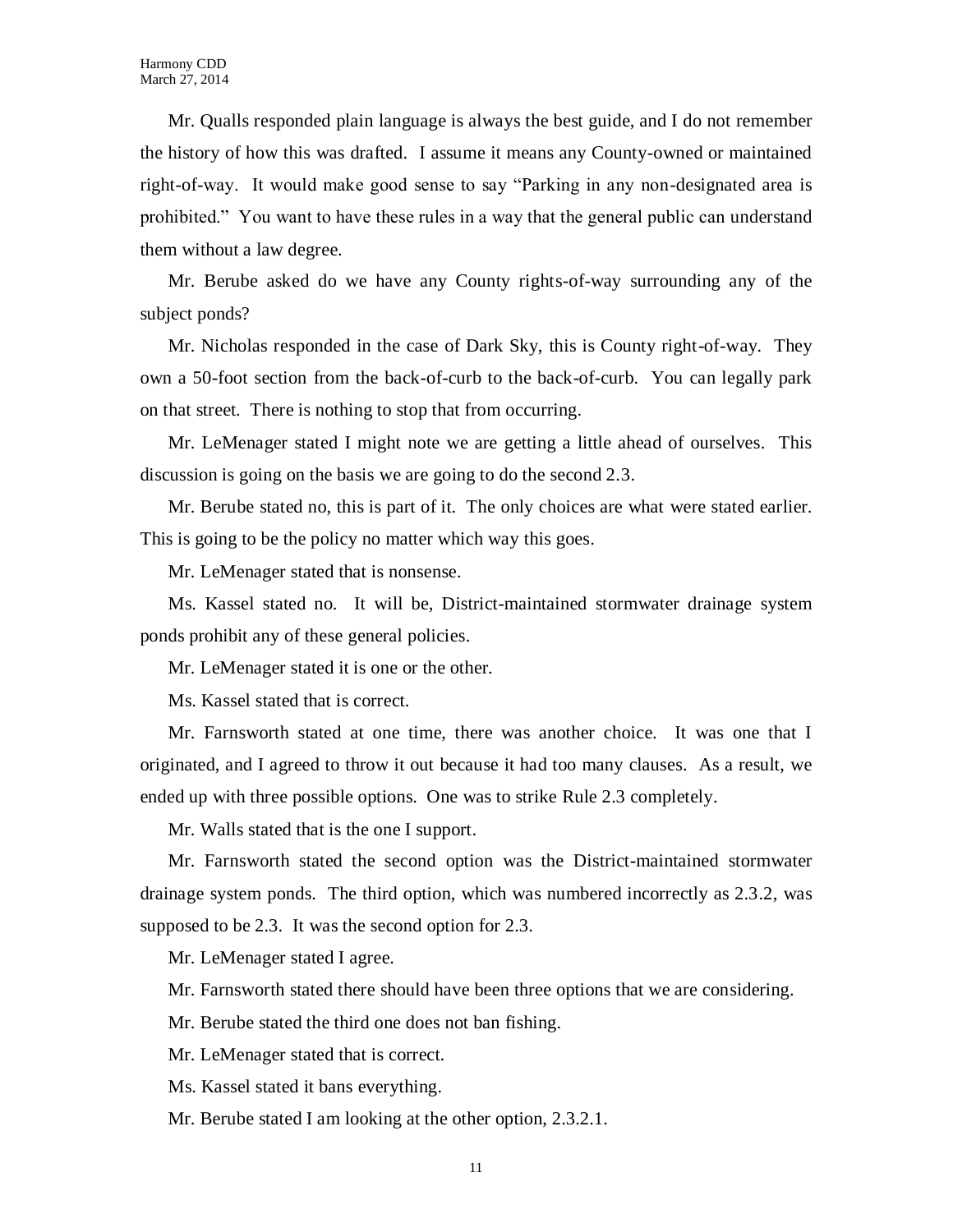Ms. Kassel stated it does not address fishing.

Mr. Walls stated two of the options do not ban fishing; only one does.

Mr. LeMenager stated the first one is not an option.

Mr. Berube stated the first one is not to address fishing at all.

Mr. LeMenager stated that is correct. The other two are only two choices. You either have the stormwater drainage system ponds, which are off limits to everything, or you are going to define this, which is silent on fishing.

Ms. Kassel asked are we agreed those are the choices?

Mr. Farnsworth responded you are not considering striking it completely as a choice.

Mr. Berube stated effectively, you are because you will have the restrictions as in 2.3 or you will have the restrictions as in 2.3.2.1.

Ms. Kassel stated whatever it ends up being will be 2.3.

Mr. Berube stated the only difference is, there is nothing here addressing fishing. One is actually more restrictive over all the ponds with the exception of fishing.

Ms. Kassel stated no.

Mr. Berube stated there is no parking, no anything.

Ms. Kassel stated no.

Mr. Berube stated we are either going with version 1, which includes no fishing, or version 2, which does not address fishing at all.

Mr. LeMenager stated that is correct.

Mr. Berube stated if everyone is alright with the terminology for the rest of the rules, we can call for the vote. Some of Mr. Farnsworth's questions were cleared up. There was clarification regarding the difference between District facilities versus recreational facilities.

Mr. Farnsworth stated I do have one question regarding the map and the attaching of the map to the rules. This map is going to be updated fairly frequently, which will force our document to be updated frequently.

Ms. Kassel stated no, it will be an addendum.

Mr. Berube stated it will be an addendum with a date.

Mr. Farnsworth stated this still means if you pull up the document, you are going to have an addendum that is not current. What I am trying to ask is if it would be better if the map referenced and even linked with the master map? If they pull up the rules, then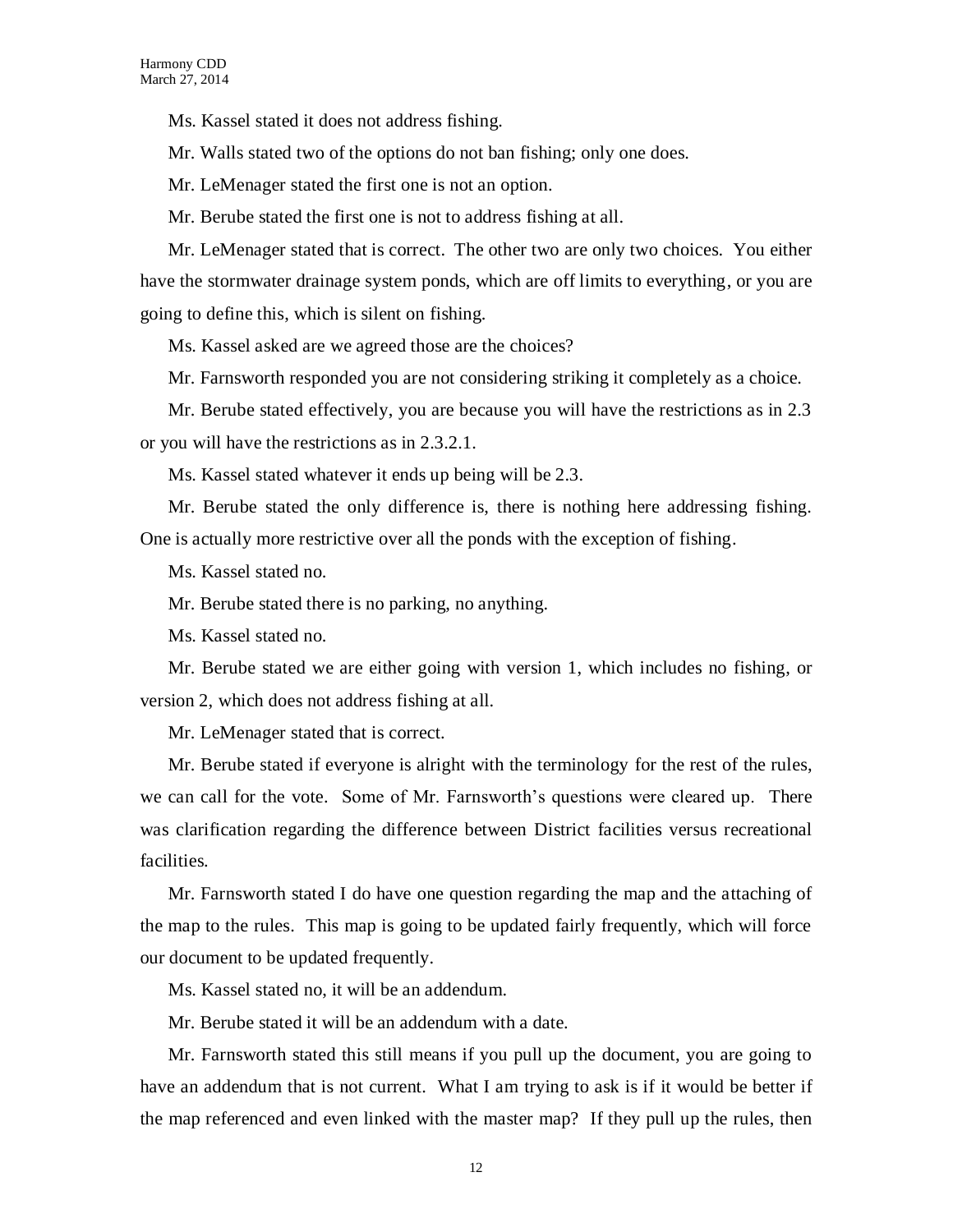they would pull up the most current version. This way you do not have to worry about the rules getting outdated because the map was updated. I will not balk at the document if you do not want to do that. I am just raising the question.

Mr. Walls asked if we include the map as part of the document and we update the map, does that require a public hearing?

Mr. Moyer responded Mr. Qualls can draft language within the rule wherein the map could be updated without having a public hearing to address the map.

Mr. Qualls stated absolutely. We will add language to the rules to refer to the most recent and up-to-date map. The majority wins. Whatever three of you want is the way the rules are going to read. Therefore, I encourage you not to get too caught up in trying to follow the track changes. We can word these the way you want to word them. We do not need to be hyper technical about it.

Mr. Berube stated Mr. Qualls sent another document to change the Resolution, which will be signed at the end of this meeting to incorporate any changes we agree to tonight. The Resolution is basically the same except it includes any amendments we make to these rules tonight.

Mr. Qualls stated before someone makes a motion and a second and you vote, I do not want anyone to think I was evading the question earlier. I just did not think it was appropriate to answer the question during the public hearing. Section  $190.012(4)(a)$ , Florida Statutes, talks about Districts and the relationship between the District and Deeds and Restrictions of an HOA. It says that the HOA and CDD must agree in writing if the CDD is going to handle any of the Deed and Restriction enforcements on behalf of the HOA, so keep that in mind. I hope it answers your question. There has to be something in writing between the HOA and CDD where it is clear and both parties agree as to what the District would maintain in those Deeds and Restrictions. So it needs to be more than just those Deeds and Restrictions. There needs to be an agreement between the District and HOA governing what the District will enforce as it relates to those Deeds and Restrictions. I did not hear anyone cite such a document. I hope that helps.

Mr. LeMenager asked does such a document exist?

Mr. Berube responded someone has to write it.

Mr. Nicholas stated the operation and maintenance assignment has nothing to do with the CDD assuming covenant enforcement on behalf of the HOA. They are completely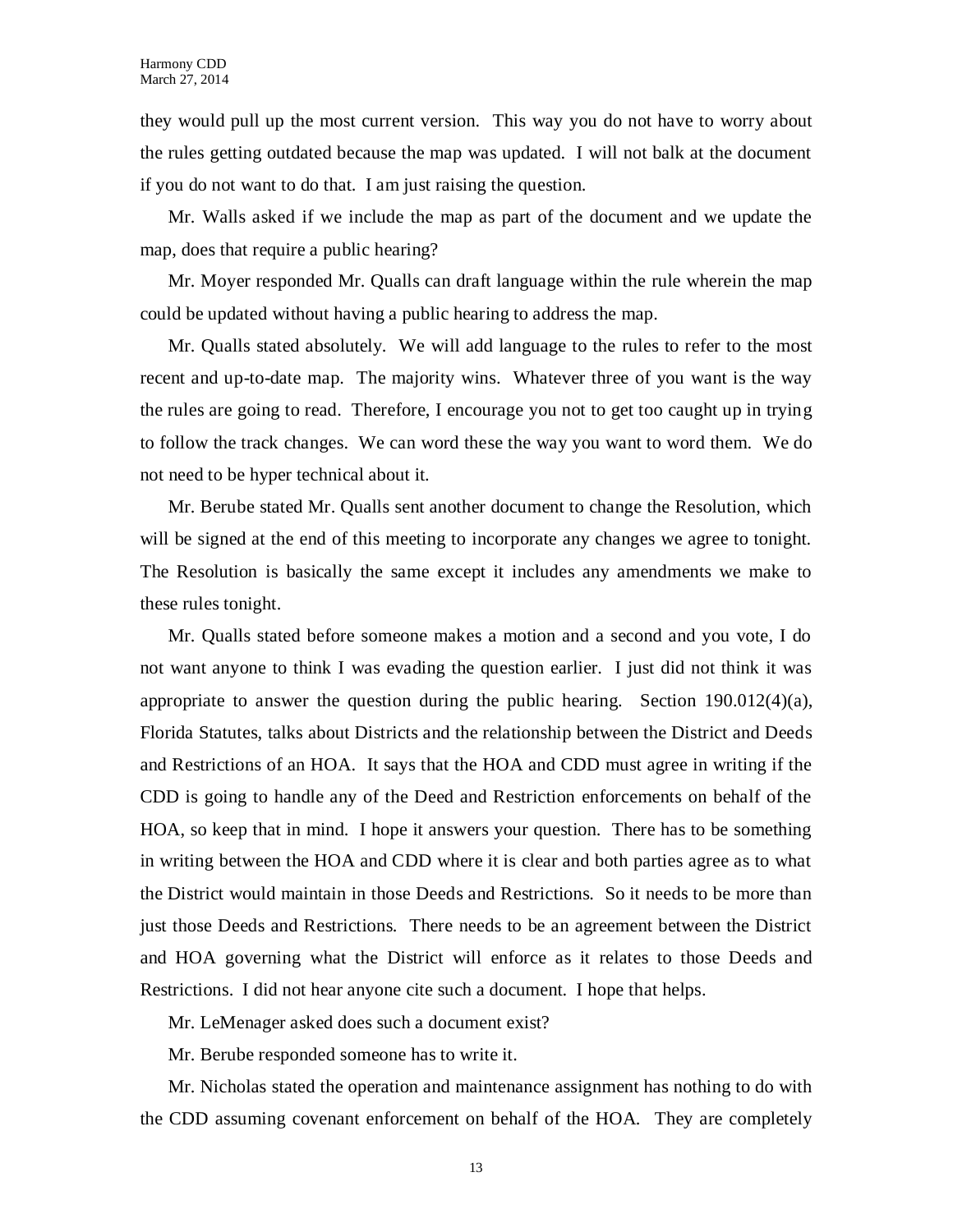different things. I do not know if the document exists, but I suspect not. Relative to stormwater management and infrastructure, it is not coming from the HOA. It is coming from our relationship with how the plat was conveyed.

Mr. Berube asked can Mr. Qualls please clarify what is on page 4, under Rule 2.3g in lime green?

Mr. Qualls responded yes, it says "At the discretion of the District Manager, any nonresident who demonstrates excess proclivity toward continued disrespect for the tolerance extended to non-residents, may be subject to the conditions of Rule 3.3 or in belligerent cases, Rules 2.1 and 2.2."

Mr. Berube stated with all due respect, I realize you must have listened to all of the debate here and put this language in based on what we said.

Mr. Qualls stated I took comments provided to me, and I copied and pasted them into another version of the rules. I did not draft them. I think what it is trying to say is the District Manager has the ability to take the actions set forth in Rule 3.3 and has the discretion to tell members of the public who are being disrespectful to go away.

Mr. Berube stated I think we should leave this out.

Mr. LeMenager stated I agree.

Mr. Haskett stated Rule 3.1.5 relating to access cards talks about acceptable proof of ownership including, but not limited to, Driver License or Florida Identification Card with proof of address within the boundaries of the District and—strike and/or—the following documents.

Ms. Kassel stated the current version in Rule 3.1.5.1 states "Driver License or Florida Identification Card with the name of owner and proof of address within the District plus at least one of the items below."

Mr. Haskett stated if you purchase a house and live out of State, you are not going to have a Florida Driver License as proof of ownership.

Mr. Berube stated it says "Driver License" not "Florida Driver License."

Mr. Haskett stated with your address within the boundaries of the District.

Ms. Kassel stated I think it means Driver License or Florida Driver License with name of owner and proof of address within the boundaries of the District. It does not really make sense that way.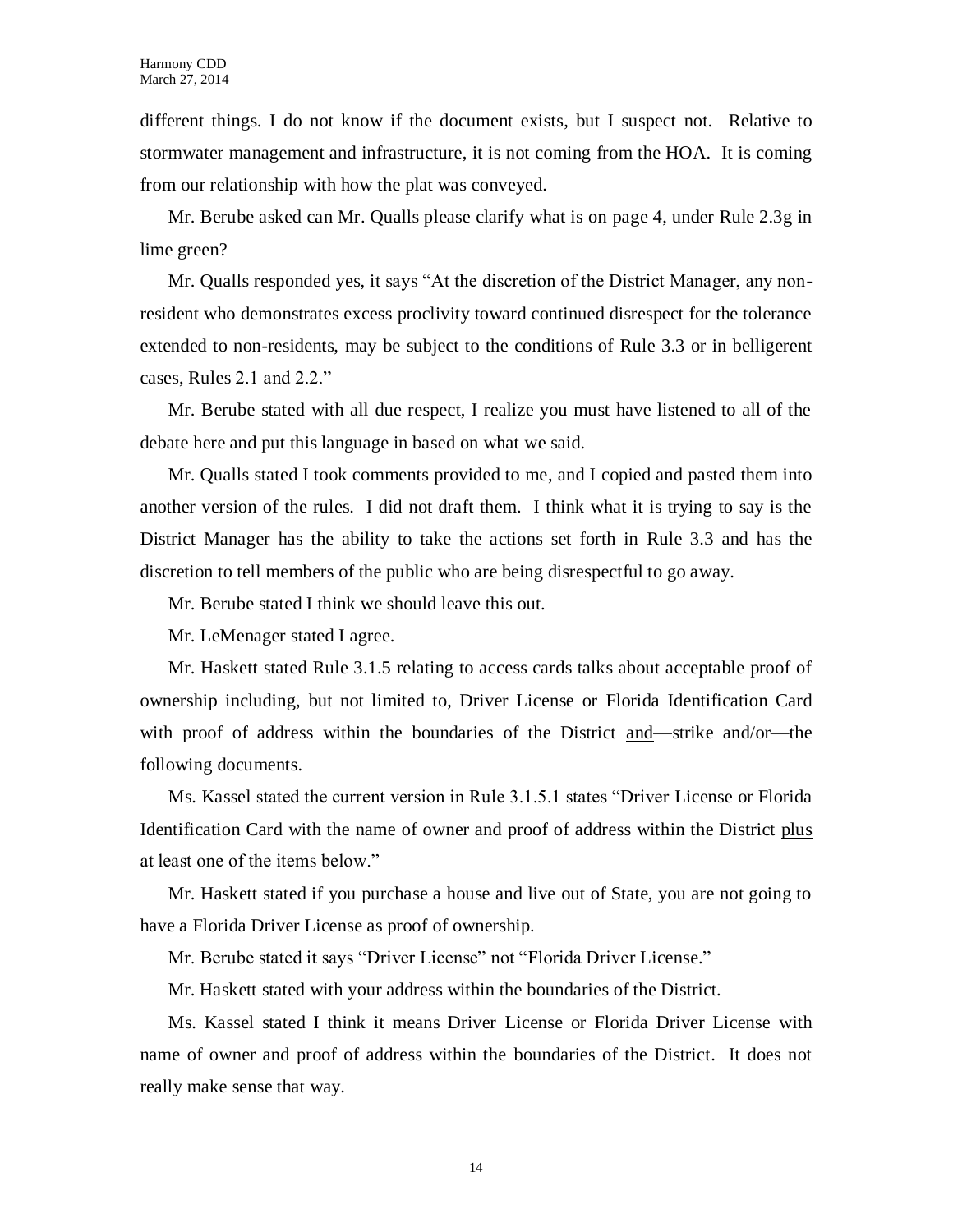Mr. Berube stated it is okay because this is to obtain an access card. If a person is living here, they have to get their address changed to Harmony.

Ms. Kassel stated if they are snow birds, they have a Driver License but it does not show any address within the boundaries of Harmony, and you are still requiring them to have another piece of identification.

Mr. Walls stated you do not have to get a Florida identification card.

Mr. LeMenager stated if you are a snow bird, you will not have a Florida Driver License.

Ms. Kassel stated that is correct.

Mr. Haskett stated I think all we need to have in there is proof of identification.

Mr. Berube stated but it does say "Other suitable proof of ownership" as the last line in each section.

Mr. Walls stated that is after you show them a Driver License. The way this reads, you have to show a Driver License or a Florida Identification Card, plus one more thing. As long as your Driver License matches the other documents you provided showing you own the house, regardless where your Driver License is issued, it should be suitable.

Ms. Kassel stated it should say "Driver License or Identification Card plus at least one of the items below" because not everyone has a Driver License.

Mr. Haskett stated yes.

Mr. Qualls stated it will read "Driver License or Identification Card, plus at least one of the items below."

Mr. Farnsworth asked does it have to say the same thing under renters?

Mr. Berube stated that will be a global change.

Mr. Haskett stated no.

Mr. Berube stated not for renters; it only applies to owners.

Mr. Boisseau-Becker stated Mr. Berube seemed to be saying if a new ruling says nothing about fishing, then fishing would still be discouraged by means of No Trespassing signs on two ponds but it would tacitly be allowed everywhere else. What would be the advantage of this policy? I seem to hear the residents clamoring for more No Fishing or No Trespassing signs throughout the entire community.

Mr. Berube stated I do not want to get into an argument with you, but I never heard anyone ask me for more signs.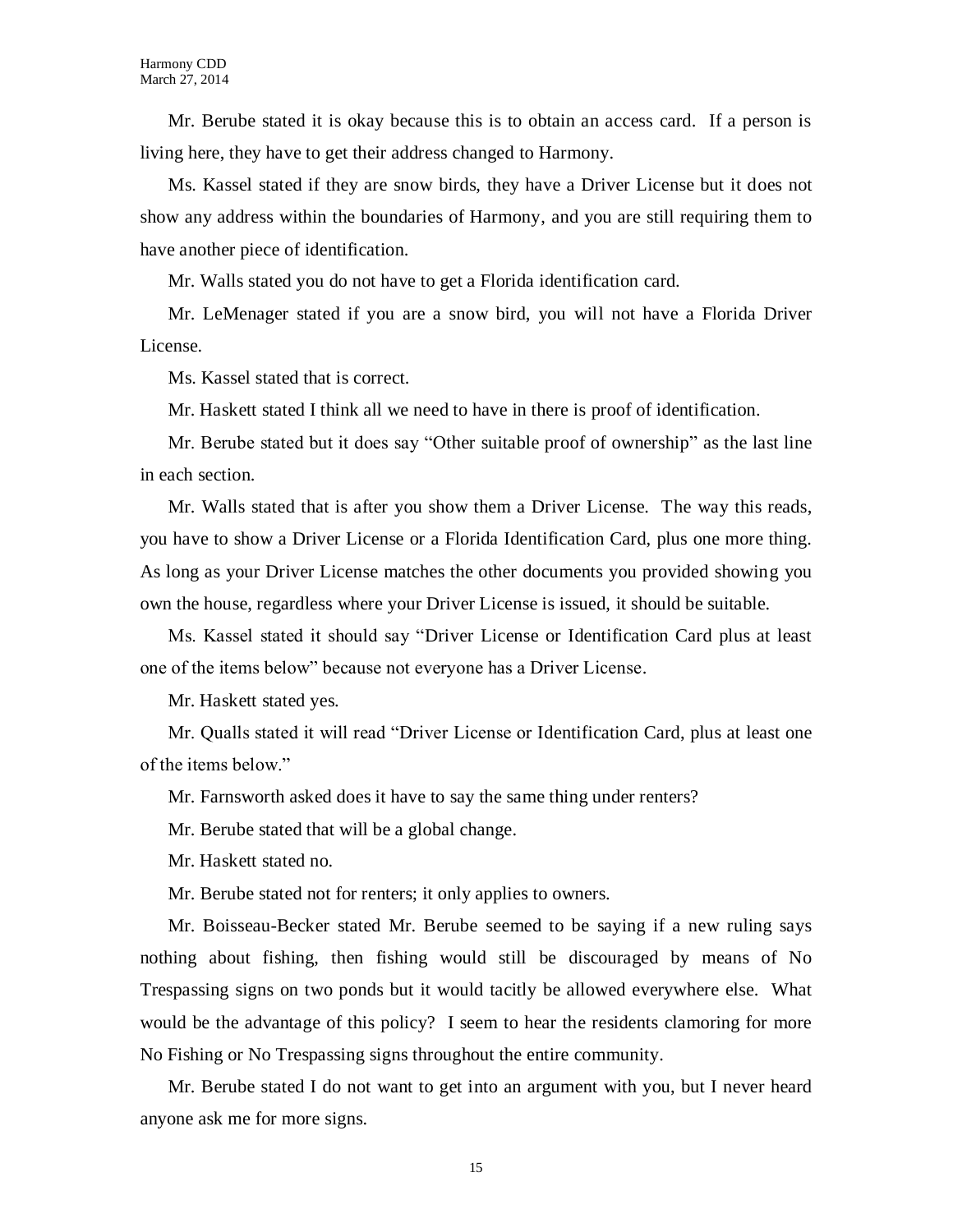Mr. Miller stated if you vote for the second option, which is silent on fishing, it does not say you can or cannot fish.

Mr. Berube stated that is correct.

Mr. Miller asked what does this actually mean? You still have Restrictions saying no fishing.

Mr. LeMenager responded it means we go back to what we had before three years ago. If you are a member of the HOA, you cannot fish in the ponds, but if you are an outsider, you can.

Mr. Berube stated the reality is, we installed the signs because a certain number of people came before the Board repeatedly and said there were problems with fishing on the ponds behind their houses and wanted something to be done about it. We put up the signs, and they worked.

Mr. LeMenager stated that is not really true. The reaction was to put Rule 2.3 into the rules and then do the signage.

Mr. Berube stated the big deal was the signs went up and the problems went away.

Mr. Miller stated if you vote for the last option, you will be prohibiting residents from fishing.

Mr. LeMenager stated no, we will not. The CDD will not. I have already said which side I am voting on, but to clarify, the CDD has no right whatsoever to make any statements regarding fishing. That is the point that the other side has.

Ms. Kassel stated instead, we are going with No Trespassing for any purpose in Option 1. We are not talking about fishing. We are saying No Trespassing for any reason on the stormwater retention ponds because that is not what they were designed for.

Mr. Qualls stated the purpose of tonight is for you to adopt rules based on the public's input. It is not to come to consensus on what everyone's interpretation of the rule is going to be. You are not going to get there.

Mr. Berube stated there are two choices to be made. Option 1 is as printed. We will have to change the headings as a matter of housekeeping.

Mr. Qualls stated we will fix up any headings or any scrivener's errors.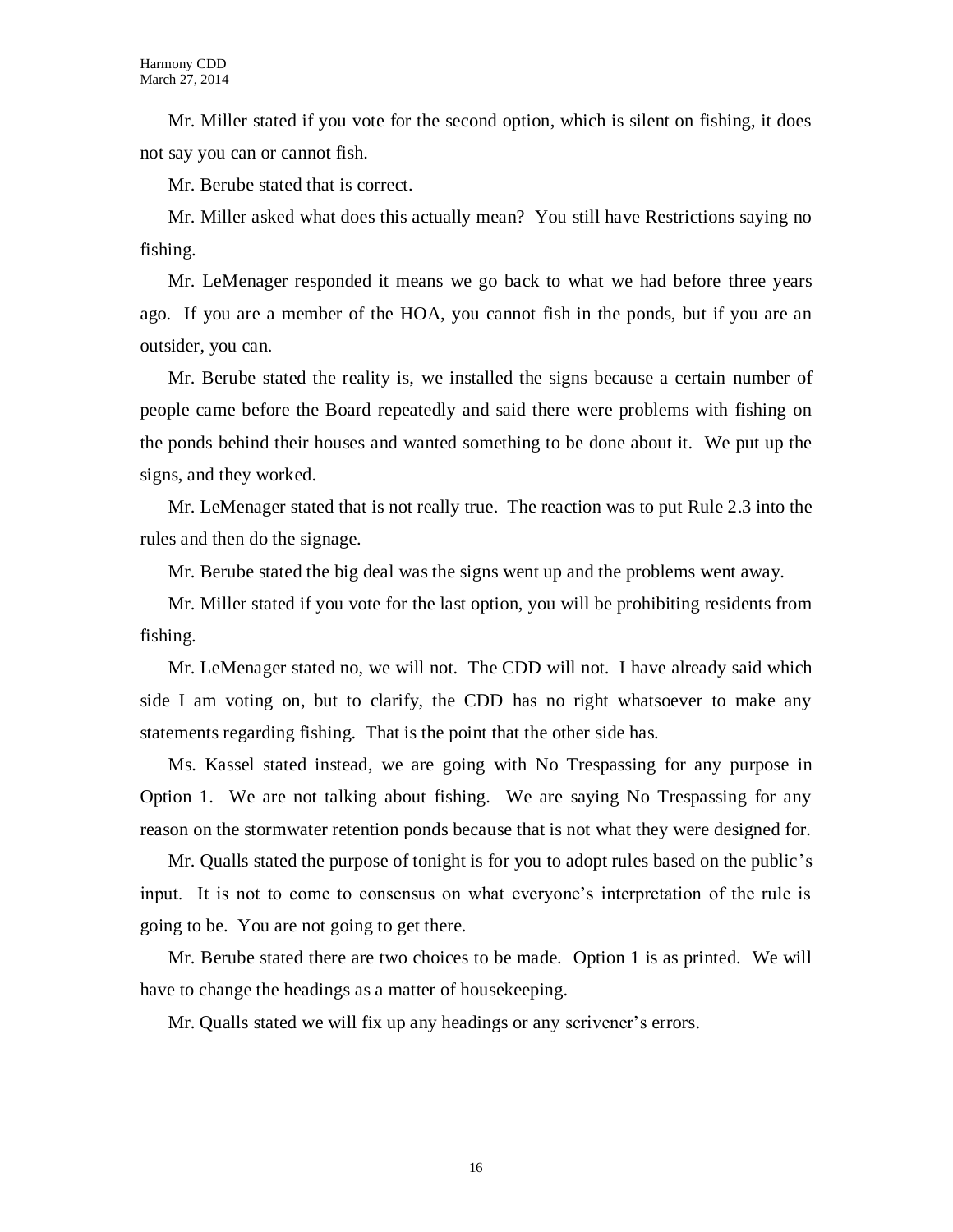On MOTION by Ms. Kassel, seconded by Mr. LeMenager, with Ms. Kassel and Mr. LeMenager in favor and Mr. Berube, Mr. Farnsworth and Mr. Walls against, approval was not given to approve Rule 2.3, District-maintained stormwater drainage system ponds.

On MOTION by Mr. Farnsworth, seconded by Mr. Berube, with Mr. Berube, Mr. Farnsworth and Mr. Walls in favor and Ms. Kassel and Mr. LeMenager against, approval was given to Rule 2.3, General Policies.

Ms. Kassel stated I want the residents to know that two of the three Supervisors voting against the prior motion are up for re-election in November, and you can vote them out of office.

Mr. Qualls asked was the first motion for Option 1 which is the District-maintained stormwater drainage system ponds that failed, and now you adopted the General Policies set forth in what was numbered Rule 2.3.2, albeit .2 really should not be in there?

Mr. Farnsworth responded that is correct.

Mr. Qualls stated I want to point out a few things in green so we are clear for the record. In (a) of the General Policies, it says "Swimming is prohibited in all Districtmaintained retention ponds." Part (b) says "No watercraft of any kind is allowed in any of the ponds on District Property." Part (c) says "Parking along the County right-of-way or on any grassed area near a retention pond is prohibited". Part (d) says "It is recommended that anyone wishing to access the ponds either walk or ride bicycles."

Ms. Kassel stated c is incorrect.

Mr. Berube asked why are we calling them retention ponds when in all previous printings, for example the paragraph above, it does not say retention ponds? Why are we purposely adding retention ponds? We are over complicating things.

Mr. Qualls responded I just want to be very clear because there are two versions. One was in the agenda package, and one was redlined and contained comments in green, which was distributed between meetings. That is why I am going through the General Policies. If you do not want the word "retention" to be in there, then remove it. It was just a recommendation to include it. That is why I am asking for clarity.

Mr. Berube stated I do not think we need the word "retention."

Mr. Qualls asked is everyone agreed?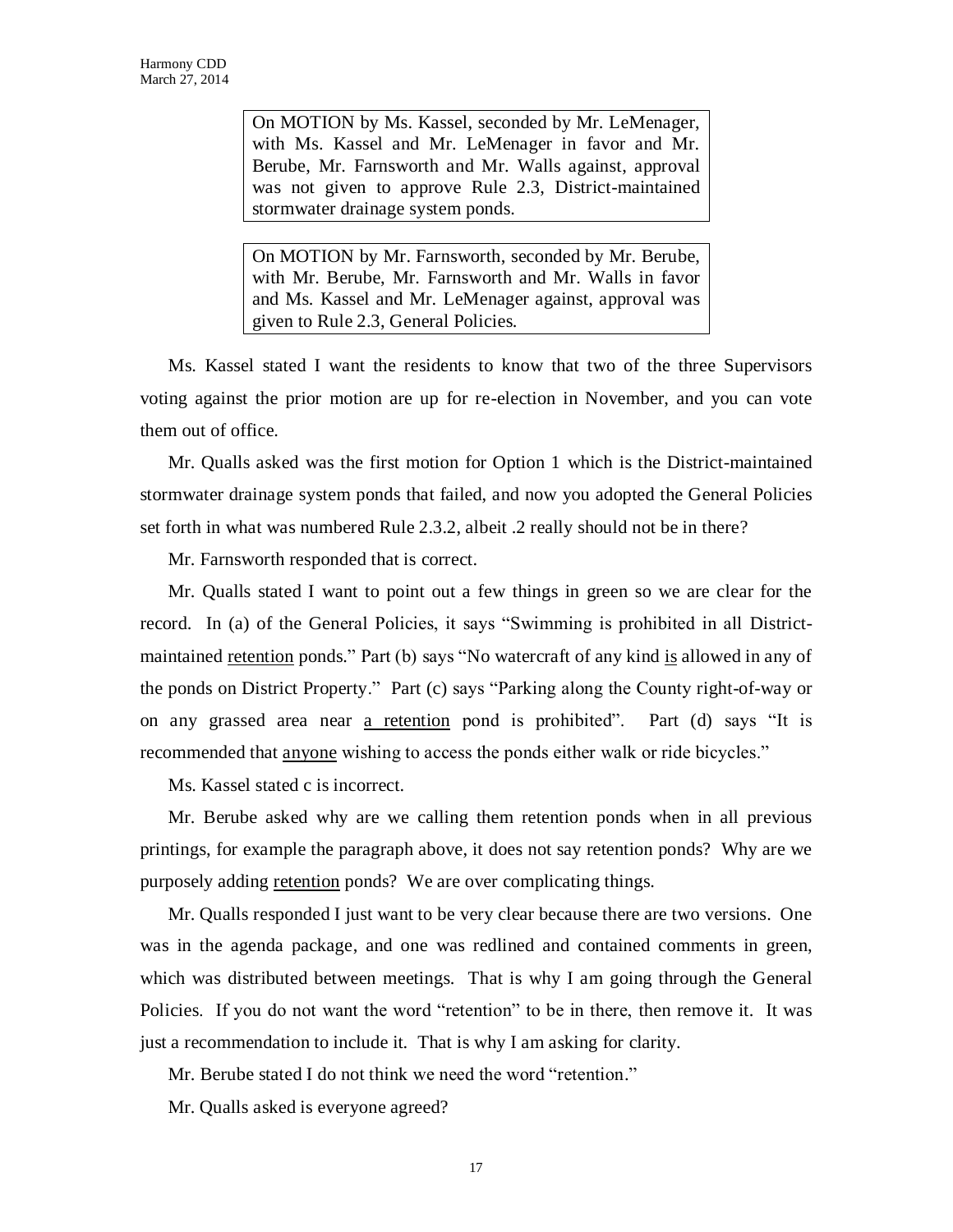Mr. Berube responded we know it is a pond. Whether it is a retention pond or stormwater pond, it does not matter. We have had multiple descriptions, but they are all ponds.

Mr. LeMenager stated there are no natural ponds within the borders of the CDD.

Ms. Kassel stated part c of the General Policies is incorrect as it says "Parking along the County right-of-way." It should be "Parking in any non-designated parking area is prohibited."

Mr. Qualls stated if everyone is agreed, I will make that change.

Mr. Berube stated that is correct.

Mr. Qualls stated part d now says "It is recommended that anyone wishing to access the ponds either walk or ride bicycles." Part e says "Continued violation of any District policy will result in immediate reporting to law enforcement authorities per the stipulations of Rules 2.1 and 2.2." Part f says "There is a 20-foot, District-owned buffer surrounding each pond. Public access to this 20-foot buffer is permitted only during the hours of dawn to dusk. Please be respectful of adjacent resident homes." Part g was stricken.

Mr. Berube stated that is correct.

#### **B. Consideration of Resolution 2014-02 Adopting Said Rules**

Mr. Moyer read Resolution 2014-02 into the record by title.

Ms. Kassel stated we approved the rule, and then we changed the rule. What are we adopting in this Resolution?

Mr. Moyer responded you are adopting the revision Mr. Qualls sent this afternoon permitting these amendments.

Mr. LeMenager stated he was clarifying what it was.

Mr. Berube stated it will be the rule in final form, reflecting what we just did.

Ms. Kassel stated I understand, but we voted on some rules, which were stated here and then we changed them.

Mr. Moyer stated that is correct.

Mr. Qualls stated I sent an amended Resolution saying essentially that if changes were made between the version published in the agenda package and the one in the newspaper, which is the one without the green, if changes were ultimately adopted by the Board between the two versions, then what you are adopting is this amended version which includes the green comments plus the changes made at the hearing.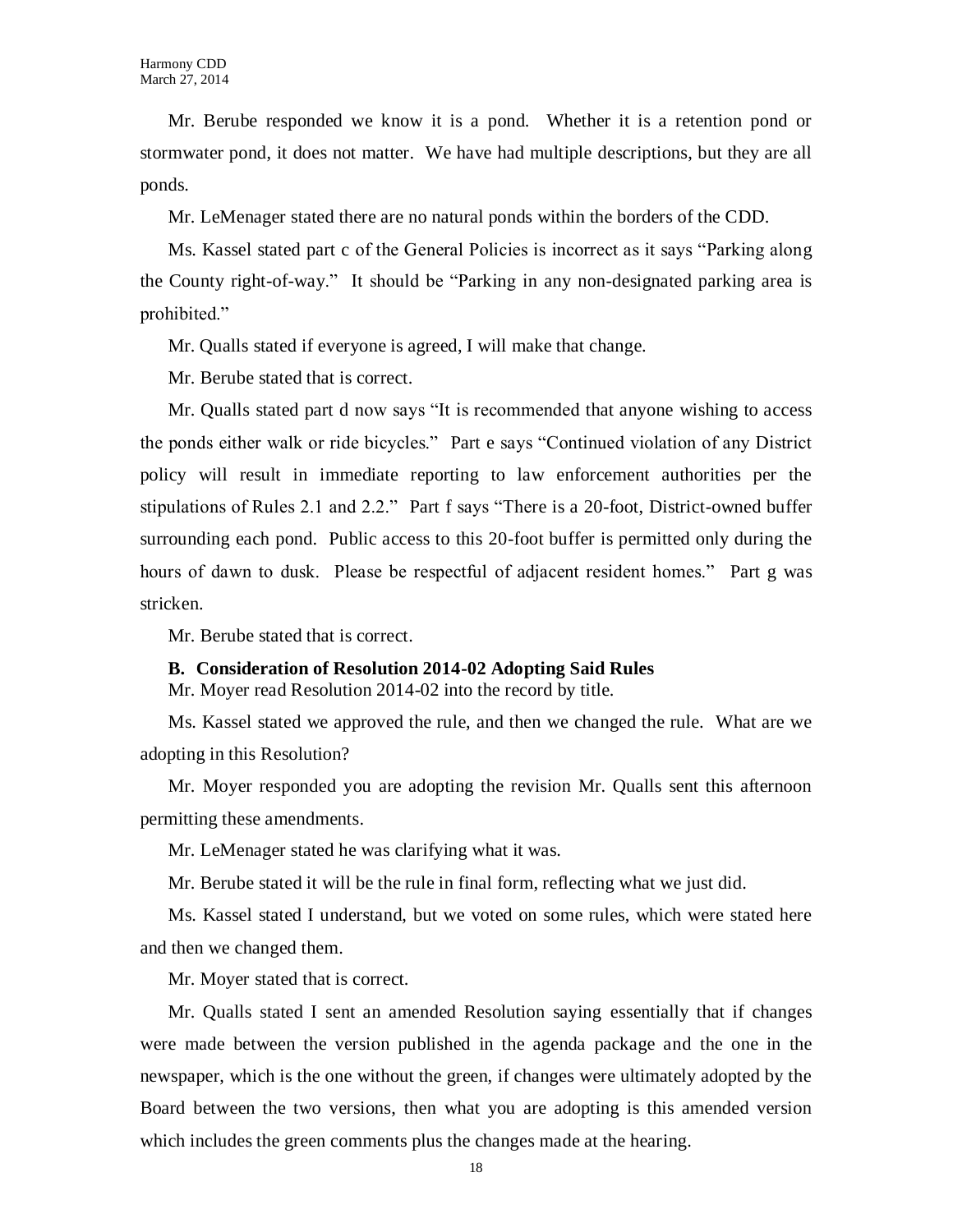Mr. Walls stated I do not believe we voted on the entire package. We just talked about that section, so we are now making changes.

Ms. Kassel stated you approved the General Policies section, and now you are changing it.

Mr. Walls stated it will now be included in the entire set of rules.

Mr. Berube stated we were just doing some housekeeping.

Mr. Moyer stated the next motion would be to approve the Resolution that was provided to the Board today by Mr. Qualls.

Mr. Qualls stated provided that you are okay with the changes in green. This is the time to ask questions.

Mr. Berube stated there is more to this than just the package on recreation rules. We agreed to delete Chapter 2, which deals with water and sewer. Is that part of this adoption?

Mr. Qualls responded that is correct. As the public notice stated, the Board will consider repealing Chapter 2, and the Resolution provides for this, as well. The other part was conduct at public meetings in the Administrative Rules of Procedure, Chapter 1, which is based on laws passed in the last Session dealing with public decorum. It is an amendment to Rule 1.4(5) dealing with public comments. No changes were made in green, so the version you would be voting on today of Rule 1.4(5) is the exact same version that is in your agenda package. It is open for discussion if you want to make changes.

Mr. Berube stated basically it says that members of the public have three minutes to address the Board, large numbers of people who want to speak on the same matter all get together, and it asks people to fill out a Speaker Form in order to speak.

Mr. Farnsworth asked did the three minutes come from the Legislature?

Mr. Qualls responded yes, through a law passed last year.

Mr. Farnsworth stated I personally would have increased it to five minutes.

Mr. Berube stated sometimes things can get out of hand. If there are not a lot of people to speak, we can give them 10 to 15 minutes. We cannot do that if 100 people show up and they all want to talk. This gives us the ability to limit discussion.

Mr. Farnsworth stated if you delete Chapter 2, you will have a hole in your numbering sequence in the list of rules. You should at least have a placeholder.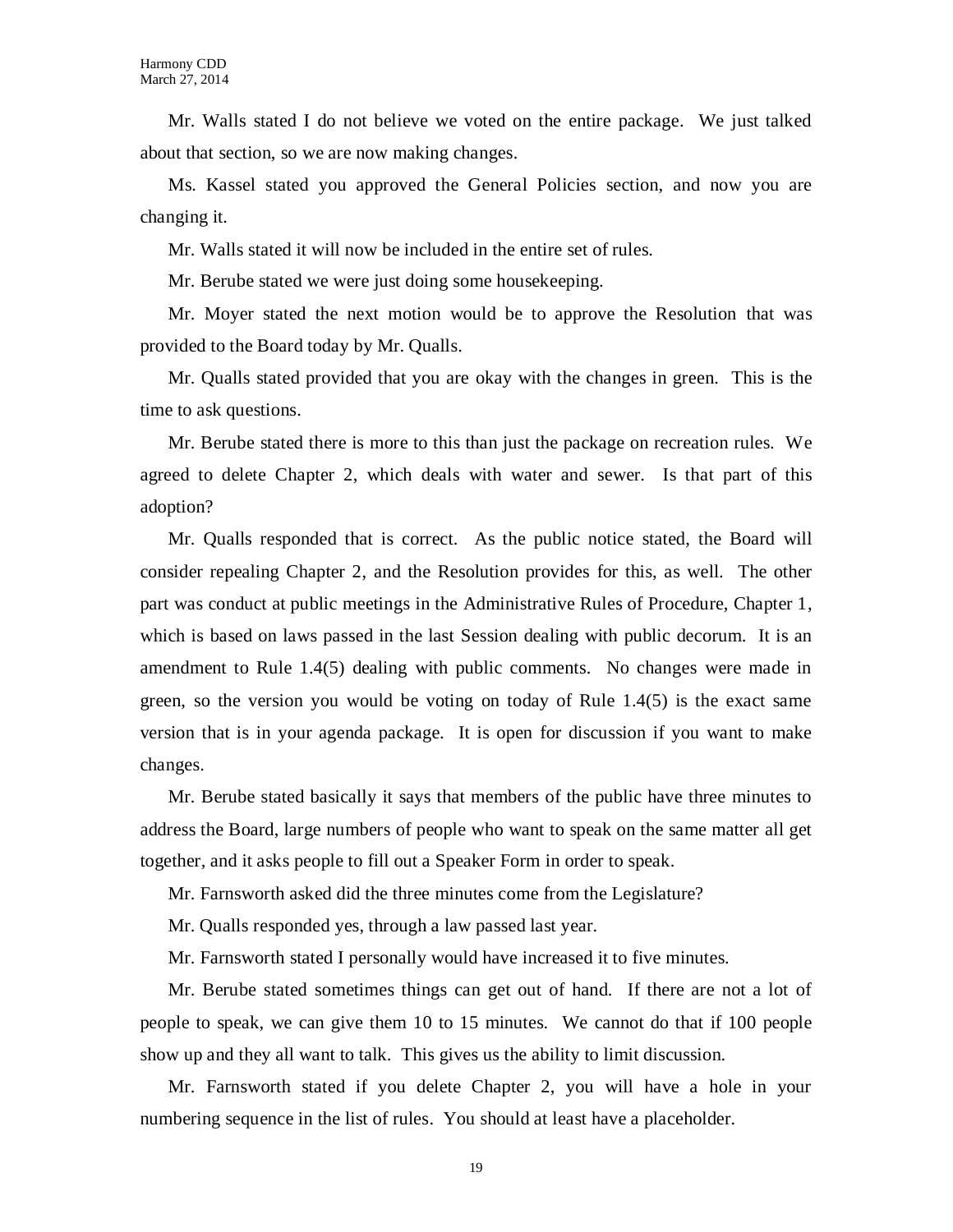Mr. Qualls stated I agree. As part of your motion, you should renumber the rules in numerical order.

Ms. Kassel stated instead of having a placeholder, we can have language saying Chapter 2 has been removed.

Mr. Berube stated we can have a statement saying Chapter 2 was removed on this date. Then we do not have to renumber everything.

Mr. Farnsworth stated you can still have Chapter 2, but it needs to say that it is no longer applicable or something, as a placeholder.

> On MOTION by Mr. Walls, seconded by Mr. Farnsworth, with all in favor except Ms. Kassel and Mr. LeMenager, approval was given to Resolution 2014-02 adopting said rules, as discussed.

Mr. Berube stated the public hearing is now closed. Based on the votes by Board members, I realize some people may be against our motion, but I am absolutely in favor of leaving the No Trespassing signs on Ponds 24 and 25, as I mentioned earlier.

Ms. Kassel stated we heard from a number people who live on the pond across from Lakeshore who were against moving the No Trespassing signs.

Mr. Walls stated as long as everyone accepts living with the consequences of trying to enforce something that cannot be enforced.

Mr. Farnsworth stated their point is that the presence of the sign was some deterrent.

Mr. Berube stated that is correct. What I heard was, the signs made a difference.

Mr. LeMenager stated with respect to Lakeshore Park, four people were fishing there today.

*A majority of the Board members agreed to leave the No Trespassing signs on Ponds 24 and 25.*

Mr. Boisseau-Becker asked what was the reason for removing the signs in Lakeshore Park?

Mr. Berube responded people ignored them and they looked terrible. I live there and I can watch that pond. Routinely people stand there and fish, ignoring the sign that says No Trespassing and No Fishing.

Ms. Kassel stated people routinely ignore those signs on the pond behind the dog park.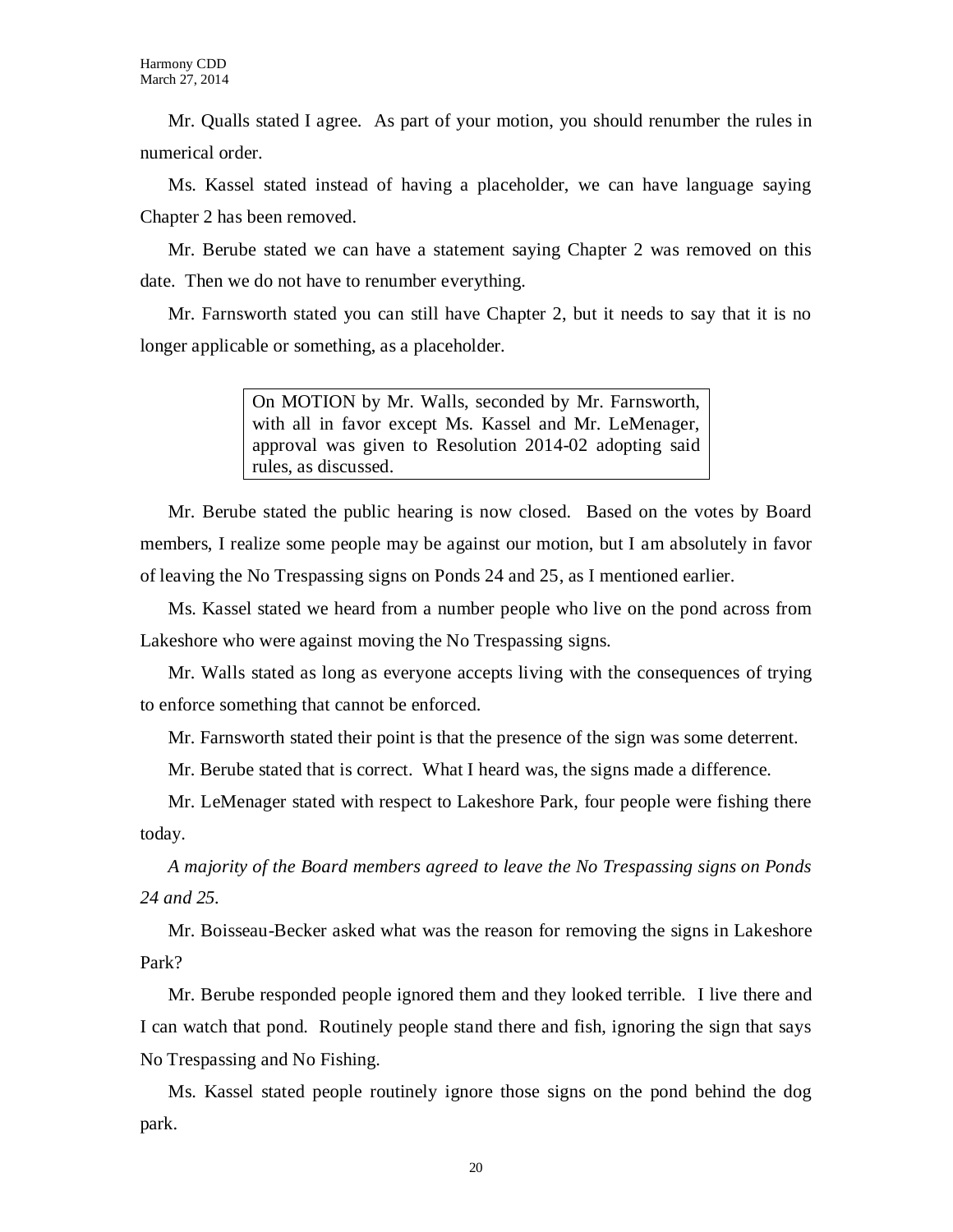Mr. Berube stated I understand.

Mr. LeMenager stated people routinely ignore speed limit signs.

Ms. Kassel stated yes, but that does not mean we remove them.

Mr. Boisseau-Becker asked did the Board vote to remove the signs in Lakeshore Park?

Mr. Berube responded no. In effect, we did by saying the issue of fishing and trespassing is gone, but I am making a concession to the residents who live on those two ponds by leaving the signs. They told me it made a difference.

Ms. Kassel stated we appreciate all the residents for coming to the meeting tonight.

## **FIFTH ORDER OF BUSINESS Subcontractor Reports**

### **A. Aquatic Plant Maintenance – Bio-Tech Consulting**

#### **i. Monthly Highlight Report**

The monthly aquatic plant maintenance report is contained in the agenda package and is available for public review in the District Office during normal business hours.

Mr. Berube stated everything is looking good as far as I know.

### **B. Landscaping – Davey Tree**

#### **i. Monthly Highlight Report**

The monthly landscape maintenance report is contained in the agenda package and is available for public review in the District Office during normal business hours.

Mr. Rinard stated for the most part, we are doing well and transitioning into spring. Spring is here despite the recent weather and current conditions. As you can see around the property, trees are flushing out rather heavily and well. We already started on the elevations and are monitoring those. Weeds are our primary concern to make sure we stay on top of those. It was one of the big items we stumbled with last year. We are recognizing this and trying not to repeat the history on where we are focused. Last month, you asked me about updating the enhancements and improvements for various areas throughout the project. I provided this to you. I presume it will take a couple of days for you to digest this. Ms. Kassel and I can get together and discuss the details. There is a summary on the back page showing the differences. You will notice some are more and some are less. We reviewed everything, made some adjustments and added in some areas. We are also looking at the pricing, which is the worst-case scenario using upper-end plant material. When we included the new areas, the cost difference was nominal from last year and the original numbers.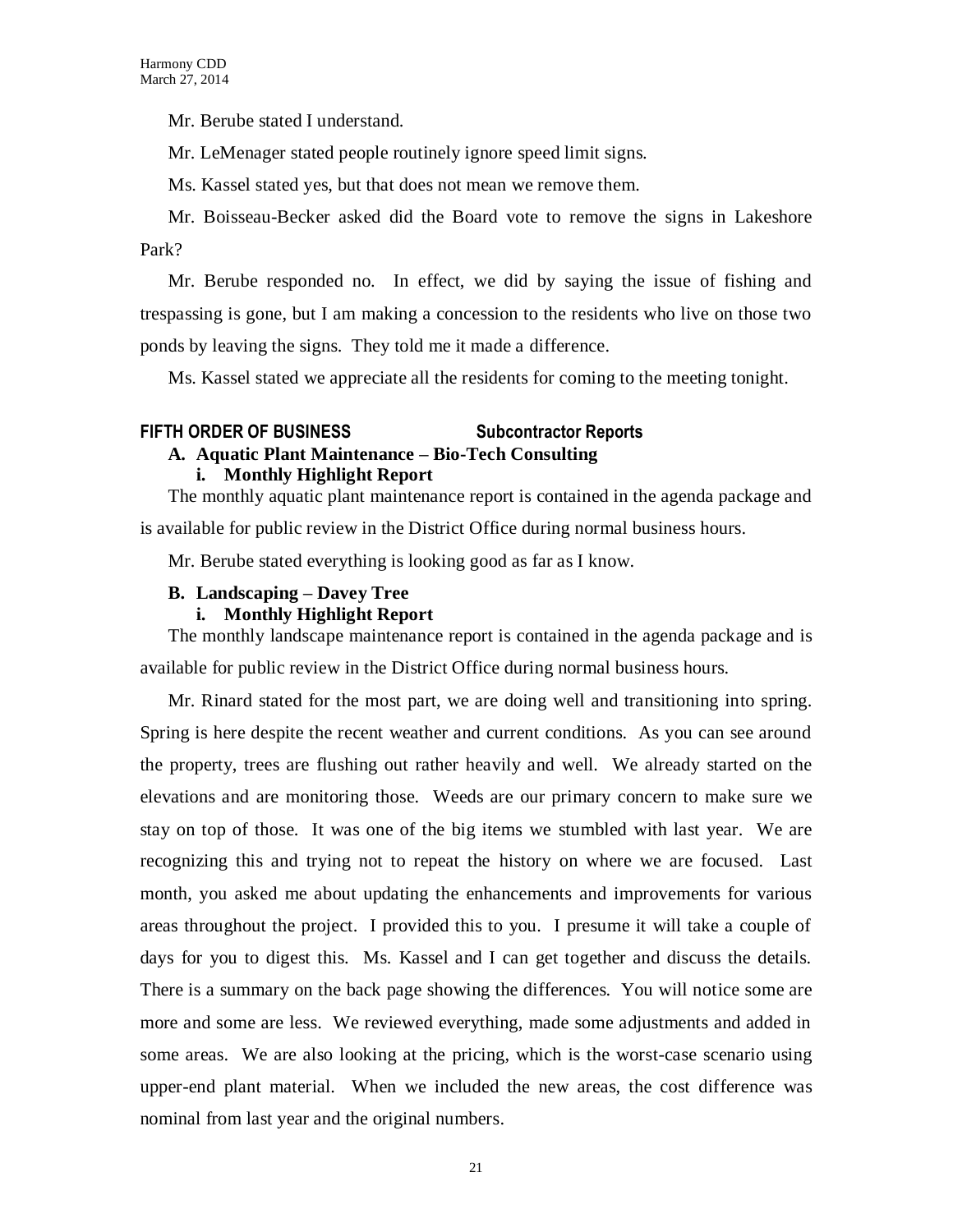Mr. Berube stated for the benefit of the audience, we are talking about upgrading the coloring. There are many brown areas where some color is needed. We were delayed last year due to some communication issues and we were scheduled to do a lot of it during the last half of the last fiscal year, but it all carried over to this year. As a result, we requested an updated proposal. Ms. Kassel and Mr. Rinard will be meeting over the next week or two, to decide where we are going to go. This is just to get the place spruced up and looking nice.

Ms. Kassel stated these are mostly areas where the plant material over the years has degraded or been removed because it died and needs refurbishing to spruce it back to the way it used to look.

Mr. Rinard stated Mr. LeMenager asked about crepe myrtle pruning, specifically on Beargrass alley and some encroachment with the trees. Mr. Haskett and I had a chance to ride out and look at the crepe myrtles. Our opinion at this time is they are fine.

Mr. LeMenager stated one is totally out of scale with the other two.

Mr. Rinard stated we looked at the location from an encroachment standpoint with the tree in the center portion. At some point in time, we will recommend pulling those and moving them away from the area versus getting into an annual or regular trimming practice, which is a harder prune than the pencil pruning.

Mr. LeMenager asked are we going to do pencil pruning?

Mr. Rinard responded only in select areas.

Mr. LeMenager stated I am not crazy about just letting them grow.

Ms. Kassel stated my impression is that crepe myrtles get to their mature height faster than oak trees.

Mr. Rinard stated absolutely, they have a faster growth rate.

Ms. Kassel stated once they get to about two and a half stories, they are pretty much going to stay at that height. They are not going to grow to be four stories high. Is that correct?

Mr. Rinard responded yes.

Ms. Kassel stated they are reaching their mature height now, but the oak trees are going to get considerably bigger over the next few years. There will be a better scale, but it will take more time. Is that correct?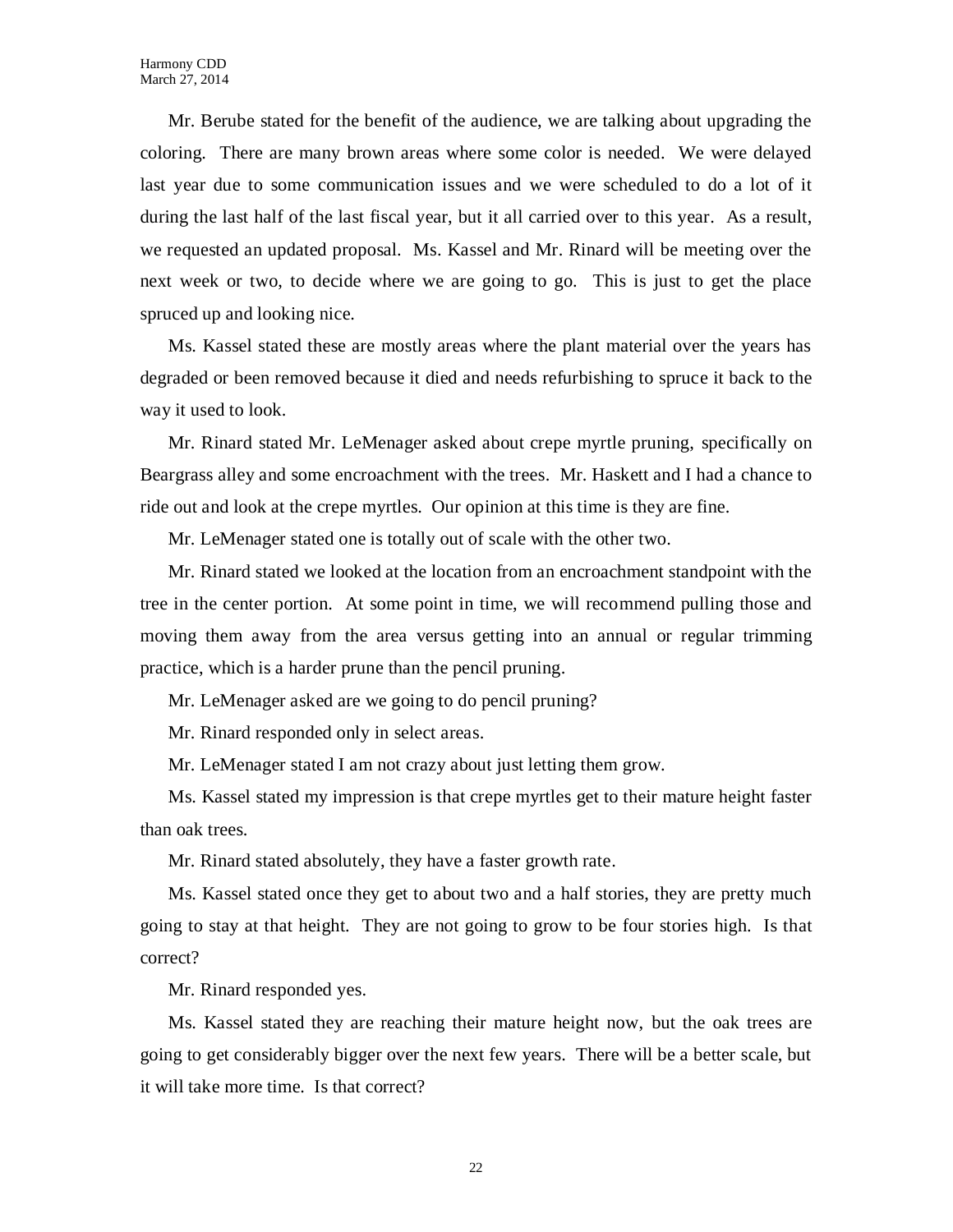Mr. Rinard responded yes. I think it will be longer than just a few years for them to get to that point. I do not know if those crepe myrtles are necessarily at mature height right now, so you will get some continued growth off those. They will grow faster, and the oak trees will not grow quite as fast. I think it will take longer to get them into scale, but they will get there.

### **C. Field Manager**

#### **i. Dock and Maintenance Activities Report**

The monthly dock and maintenance activities report is contained in the agenda package and is available for public review in the District Office during normal business hours.

Mr. Walls stated I received a request from a resident regarding availability in the morning. I think the system right now limits you to 8:00 or 8:30 a.m.

Mr. Haskett stated it should be allowing residents to do that.

A Resident stated I have been able to make reservations for 8:00 a.m.

Mr. Walls stated the other day when I used it, it was 8:30 a.m.

Mr. Haskett stated sometimes I have noticed when the slide bar goes across, it will give you until 8:30 a.m. when you are trying to request it, but when you print it, it will give you the correct time that you are trying for. Anytime a resident has an issue like that, it sends me a confirmation of the request. They can always send me an email. We have the time for 30 minutes after sunrise when the boats can go out until an hour before sunset. That gives you enough time to return the boat and get it prepped.

Mr. Berube stated I do not think people care about the end of the day, but fishermen want to get out there early.

Mr. Haskett stated yes, they do. We try to accommodate everyone.

Mr. Berube asked when do staff members start arriving?

Mr. Haskett responded the first ones arrive at 7:00 a.m. and they cover until 7:00 p.m., seven days a week.

#### **ii. Buck Lake Boat Use Report**

The monthly boat report is contained in the agenda package and is available for public review in the District Office during normal business hours.

Mr. Haskett stated there was an increase in use of the lake since the dock is in place. We held a resident mixer last Thursday at the dock area in an effort to promote more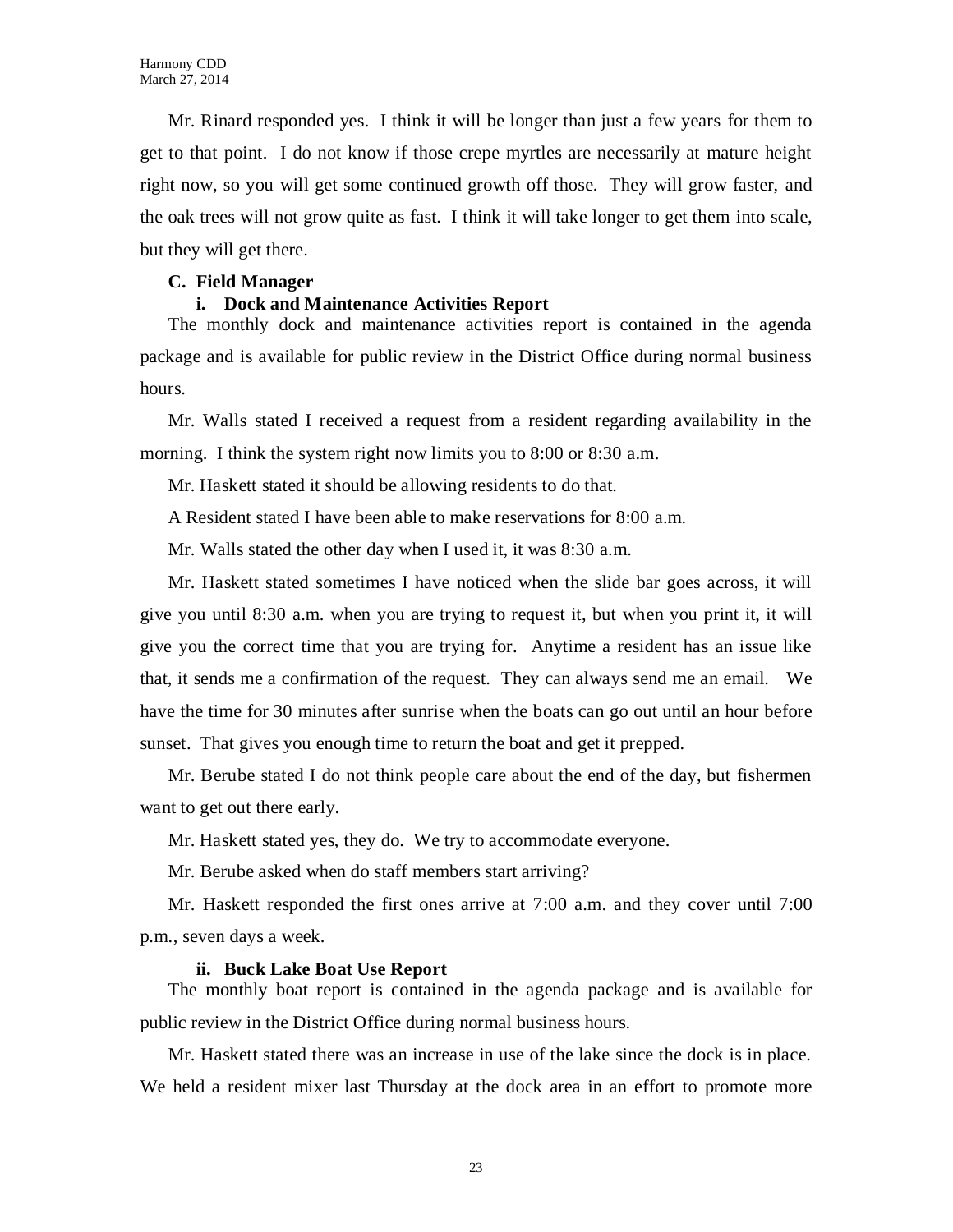usage. Some of the clearing that Mr. Nicholas mentioned previously is moving forward by the boathouse and the gate area.

Ms. Kassel stated I recall reading in the minutes that tree removal would be farther east than the eastern dock of the two docks. Is that continuing farther east than the dock with the pergola or will it end there?

Mr. Nicholas responded the tree removal is between the two docks. There is a widening of the improved dock and is the easternmost part of the work. Part of the work has already taken place.

#### **iii. Miscellaneous**

Mr. Haskett stated we take over management of the swimming pools, water feature and splash pad on Tuesday. We are looking forward to that. There is a lot of training and information going back and forth. The Health Inspector is coming out on Monday to do the final inspection with me. I thought that was prudent to do. The pool company will be there as well. Any issues will be taken care of. Irrigation is somewhat slow at this time due to staff vacation time. They are maintaining things as they should be. The routine maintenance will pick up in a couple of weeks. That was slowed down due to boat dock installation and putting more time into doing some boat maintenance.

Ms. Kassel asked what decision was made about the shade structure?

Mr. Haskett responded a good location is the Ashley Park pool. It has a cabana building but there are no shade structures similar to what is at the Swim Club. We looked at other areas, such as the soccer field, but decided it would look out of place there because it is rather small. Another location we considered was the Green neighborhood since it would serve well to shade the playground equipment. We felt the Ashley Park pool was the ideal location at the south side of the pool area along the back side of the fence to block the southern exposure.

Mr. Berube asked is the south side where the shower is and will run the length of the fence?

Mr. Haskett responded that is correct.

Ms. Kassel asked do we need to vote on that?

Mr. Moyer responded I think the direction of the Board is fine.

Mr. Walls asked will that affect anyone's view being on the south side? Some people might still want to look into the pool.

Mr. Haskett stated there are street trees along there.

24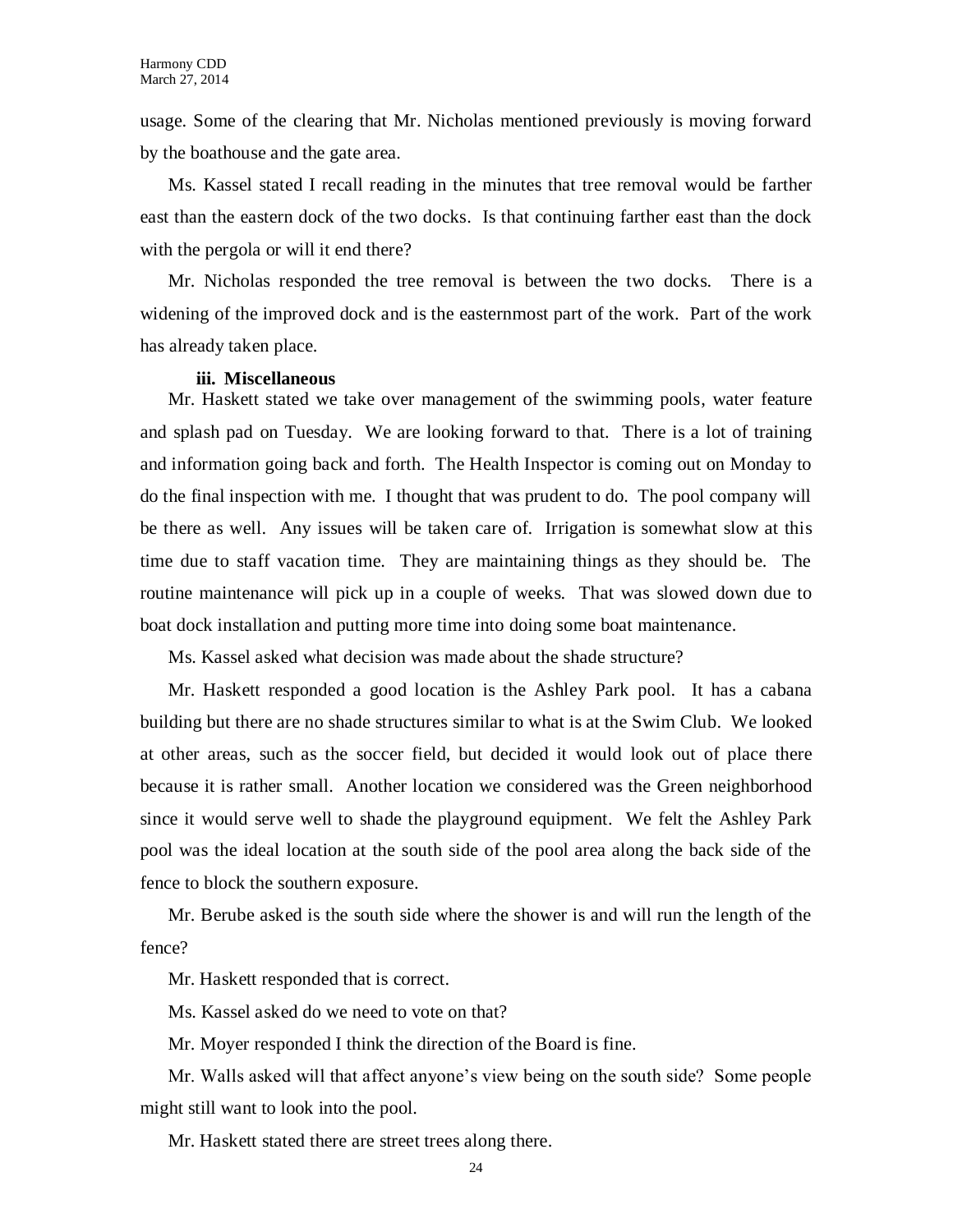Mr. Berube stated there are trees and bushes along the outside of the fence. The street-level view is already impeded.

Mr. Haskett stated there are oak trees on the outside, but they do not provide shade in the pool area.

Mr. Berube stated there are bushes for the first three or four feet.

Mr. LeMenager stated those oaks will get huge.

Mr. Berube stated people on the second floor will look over the top of the structure, so there might be a few complaints. However, I think the benefit to the residents who live there would be the available shade that should outweigh the view. It looks brand new, so it looks good.

Mr. Walls stated I was just thinking over time how it would look.

Mr. Berube stated when it looks bad, then we will fix it.

Ms. Kassel stated or we can remove it when the oak trees are big enough to provide the shade.

Mr. Berube stated yes. I think it is okay to put it there. We removed one small shade structure and not everyone wants to sit under the roofed area.

Mr. Haskett stated when people want to congregate in that area, it gets congested. This will provide an alternative.

*The Board gave consensus to place the shade structure at the Ashley Park pool.*

Ms. Kassel asked what is the status of the picnic tables?

Mr. Haskett responded I received a few prices, but they were higher than I expected. I am looking into other products. The prices for the picnic tables that first came in with a heavier reflective plastic have increased this year. An alternative is to move some of the heavier picnic tables from underneath the shade structure to areas where they would be less likely to be carried off, and the lighter ones can be bolted or chained underneath the pavilion.

Mr. Berube asked what about using pressure-treated wood and having our staff build them?

Ms. Kassel responded that is not consistent with the rest of the community.

Mr. Berube stated we have two bridges over Long Pond, and we have two walkways going out to the lake, which are all made of wood. We have set a precedent for wood,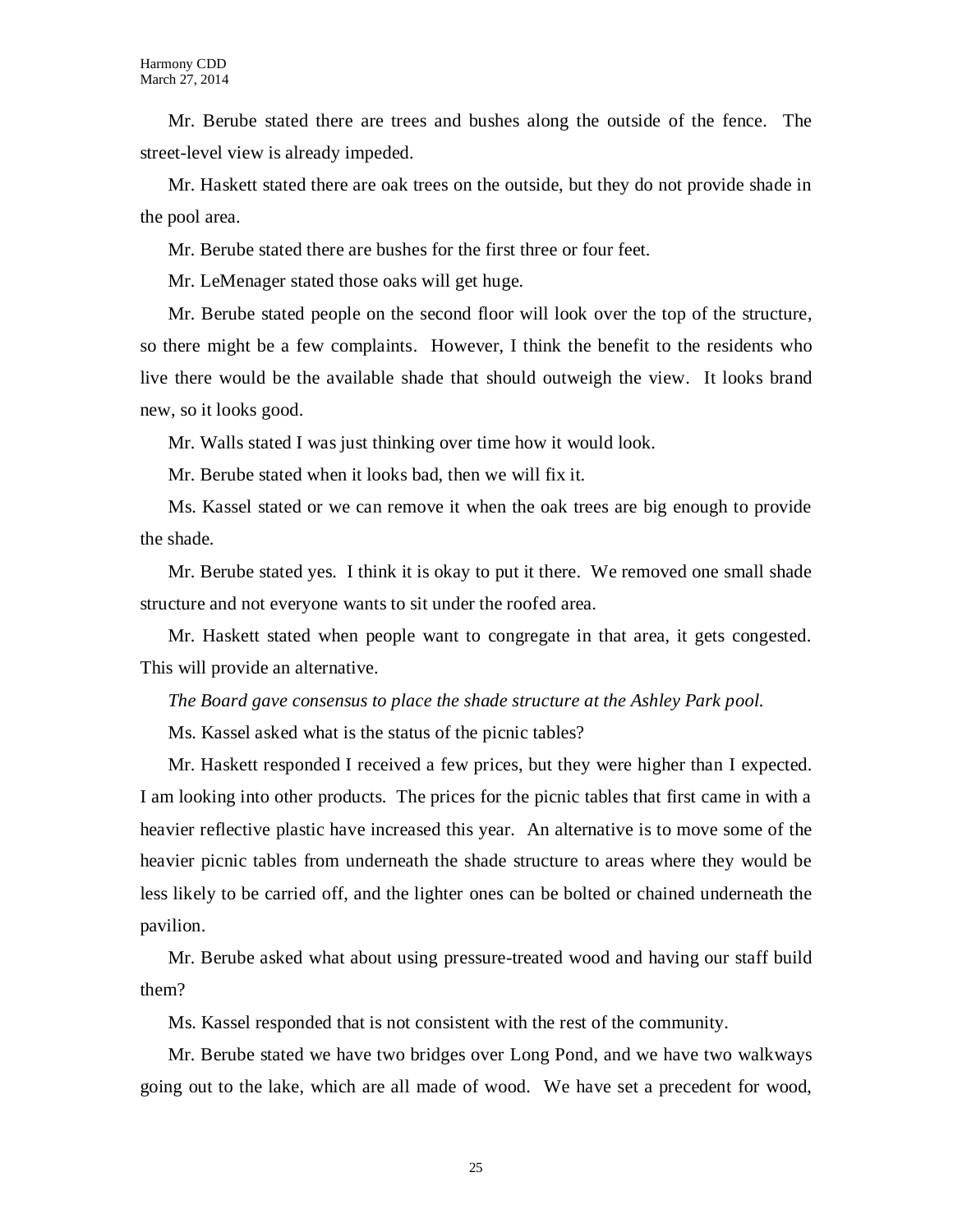and I do not know that the wood would be out of place in something that facilitates nature. I agree they would be different from what we have, but plastic is very expensive.

Mr. LeMenager asked where did all the chairs come from? Was that Gateway?

Mr. Berube responded American Recycled Plastic.

Mr. LeMenager stated no, the wooden chairs.

Mr. Nicholas stated one of the wood shops.

Mr. LeMenager stated that is a great idea; approach one of the schools and ask if they want to take this on as a project and make a little money.

Mr. Nicholas stated that was a very laborious venture. They also have a lot going on.

Mr. Berube asked what does it cost for a classic picnic table, \$600?

Mr. Haskett responded around \$1,200 for an eight-foot picnic table. Keep in mind that we are a park system.

Mr. Berube stated I understand, and people use them.

Mr. Haskett stated we have to get something that is commercial grade, which will last in the elements. I will have something for the agenda package next month.

Mr. Farnsworth asked has anyone looked at wooden picnic tables?

Mr. Haskett responded no.

Mr. Berube stated if you buy them, they are pretty expensive.

Mr. Farnsworth asked more so than plastic?

Mr. Berube responded no, not generally. I have not looked at eight-foot tables, but a six-foot table is \$500 or \$600. I did not consider it was \$1,200 for a plastic table. Consider what our staff is capable of. A couple of them are good with carpentry. If wood does not work, then it does not work. It is something to consider.

Mr. Haskett stated we can look at having wood in select areas. We are considering something by Buck Lake for residents to sit on if they are waiting for their guests to show up for the boat. It may be an appropriate area for something like that.

Mr. Nicholas stated if you are looking at good quality for longevity, like teak, then you will need better blades.

Mr. Berube stated I understand. There are a couple trees in that area. If you are going to do something there, what about building a bench around the trees rather than having a picnic table?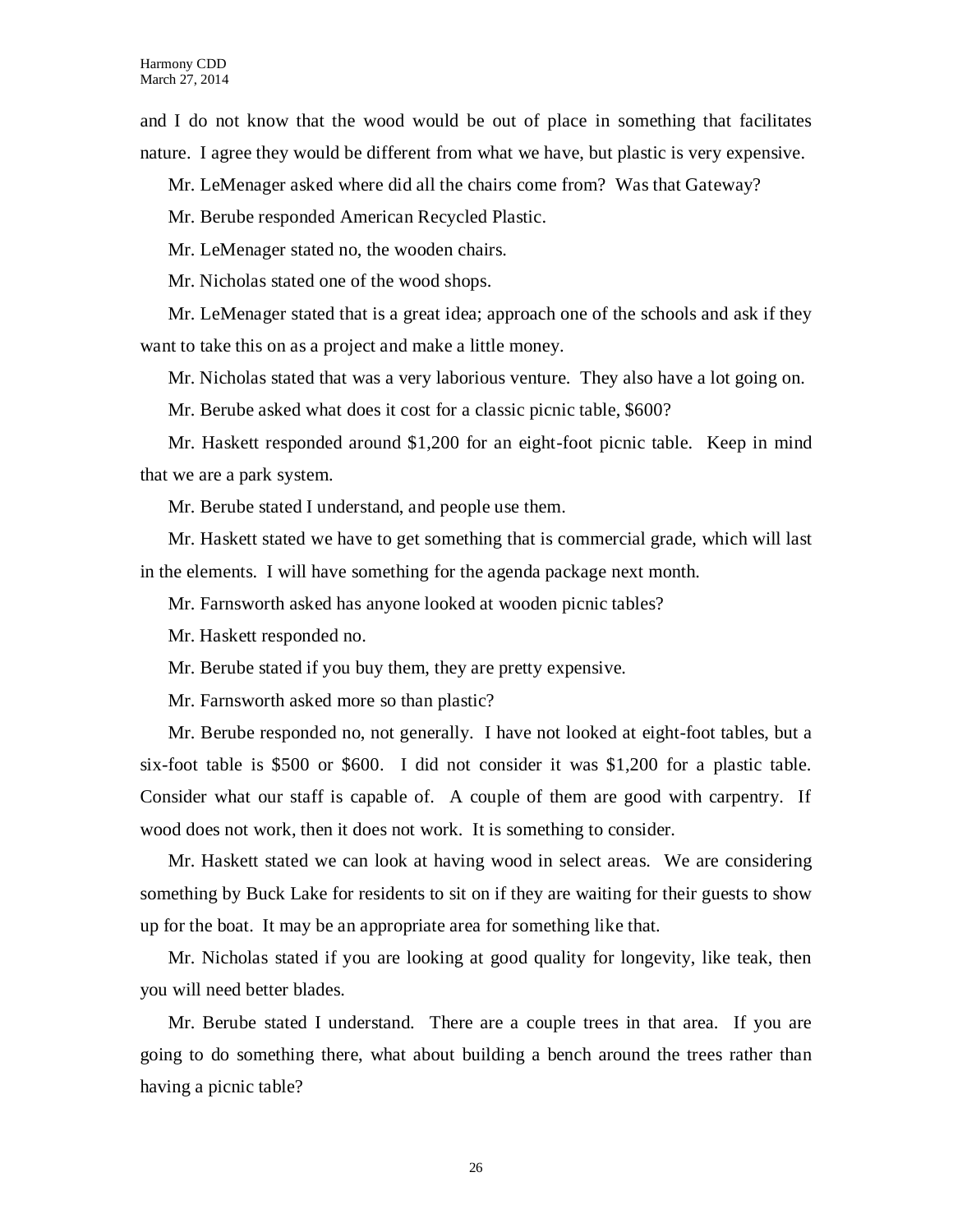Ms. Kassel stated we want picnic tables, not just benches. We want eight people to be able to sit at a picnic table with a drink or with food.

Mr. LeMenager stated we can give Mr. Haskett time to come up with something.

Mr. Berube stated he does a good job all the time for us.

#### **iv. Discussion of Sidewalk Policy**

Mr. Haskett stated the Sidewalk Inspection and Maintenance Policy was provided to the Board. It was not adopted as a policy and still remains a draft.

Mr. Berube stated last month we received this policy, which had never been approved. Mr. Haskett wants something in writing, which I agree with as to what we need to do to maintain sidewalks. I asked him what he wanted, and this three-page, concise document meets exactly what is going on now.

Mr. Farnsworth asked is this different than the draft?

Mr. Berube responded yes, there are a lot of changes.

Mr. Farnsworth stated it looks very similar.

Mr. Haskett stated it is very similar.

Mr. Berube stated it follows the same format.

Mr. Haskett stated it is what the engineer originally provided. Nothing has changed regarding the reporting of the priority levels, except instead of reporting to the engineer every time a sidewalk has a crack, I indicated it should be to the field operations manager. That would be in our monthly reports we provide.

Mr. Berube stated this just puts in writing what Mr. Haskett has been doing.

Mr. Boyd stated I think Mr. Haskett has done a very good job of simplifying what we had before. I think it looks good.

Mr. Berube stated I have a couple housekeeping comments. On page 2 at the top, it says "Inspection of sidewalks within the Harmony CDD will be conducted on an annual basis." Should it be more on a rotating basis or ongoing basis?

Mr. LeMenager responded I like ongoing basis.

Mr. Haskett stated I struggled with that because there should also be some clarification in there about being able to report an issue without having to wait for an inspection. I thought about saying something like report it through the website.

Mr. Walls stated an inspection is when you go around and give them a formal grade, and you can do that once a year. As issues come up that people call in, they can be addressed.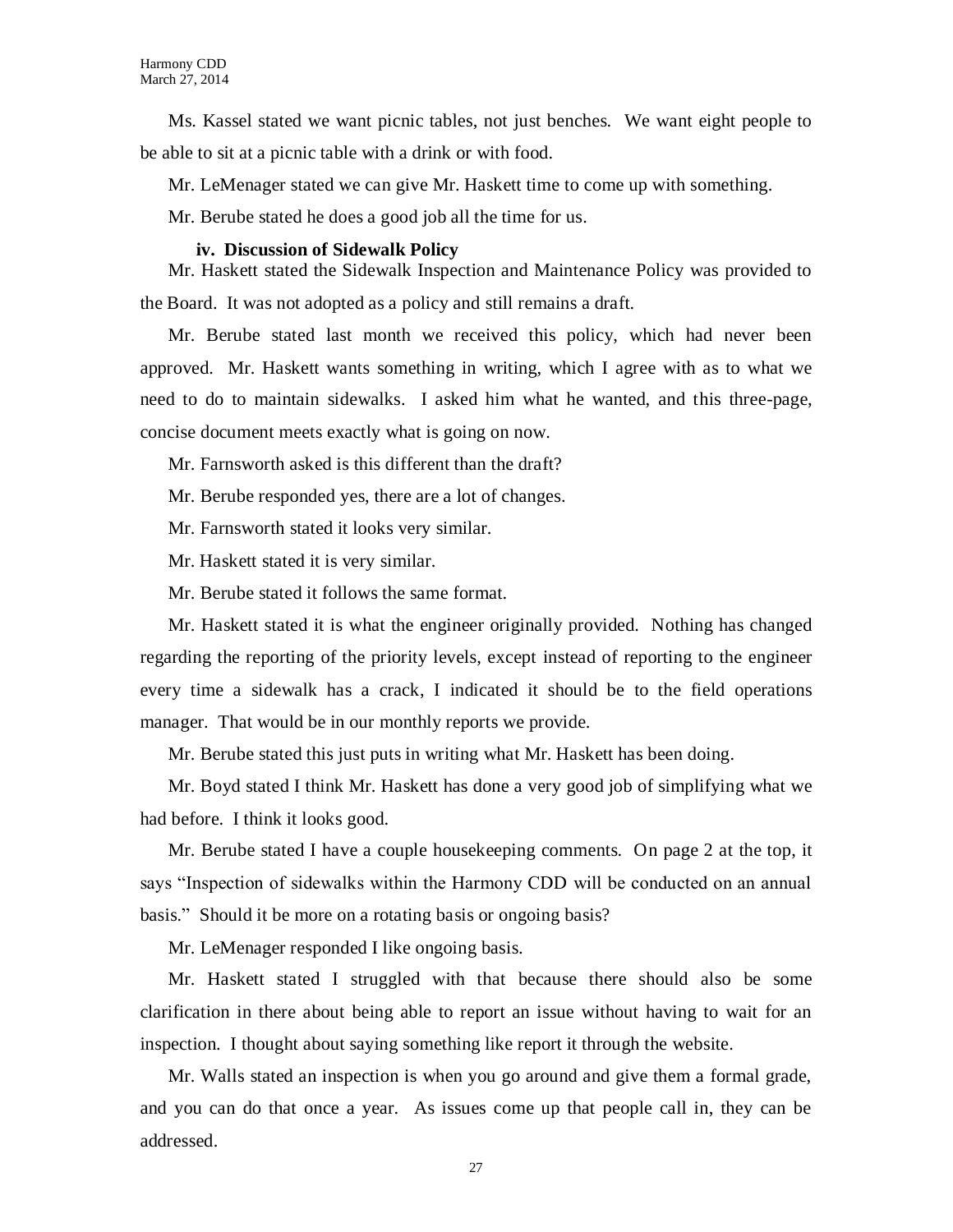Mr. Haskett stated that is correct. I was not comfortable with an annual basis that was established originally. It seems more appropriate to say ongoing basis so that we are not stuck with a certain schedule. The main thing with inspections for the priority levels is for budgeting and planning to have funds in the future for the repairs.

Mr. Berube stated priority level one should say "Field Operations Manager will take immediate action." Strike "will be taken" at the end of that sentence. On page 3, the second line should say "Receiving a priority level of 1 or 2." On the bottom of the page, the last line should say "Replacement is most cost effective when done on an area basis."

Mr. LeMenager stated mine says "an."

Mr. Haskett stated I caught it after I sent the email.

Mr. Berube asked do we need to adopt this formally?

Mr. Moyer responded I applaud the effort Mr. Haskett has done, and I would like for Mr. Qualls to review this further. If you remember last month, there were some absolutes in the policy. I think we were all relieved to find out we did not adopt this policy. You do not want to put yourself into a situation where somebody who gets hurt can take your own document and beat you up with it. Mr. Qualls may review it and believe it is perfectly fine, but I would like him to review it.

Mr. Berube stated the last line on paragraph three says something being especially dangerous.

Mr. Walls asked is there a problem with this being their standard operating procedure?

Mr. Moyer responded no.

Ms. Kassel asked so we do not have to approve it? We have discussed it, so we can leave it at that?

Mr. Moyer responded we will direct staff to make their best efforts to abide by this policy or procedure. If we do not have the budget to do it, then really they cannot do it. If they do not have the personnel or they have assigned them elsewhere, they cannot do it. The most lawsuits we have in Celebration are over trips and falls on sidewalks. There are occasions where people will take you to court. The only thing I am sensitive to is not giving them a document without attorney approval.

Mr. Berube stated we want Mr. Qualls to review this and clear up any language that may be detrimental.

28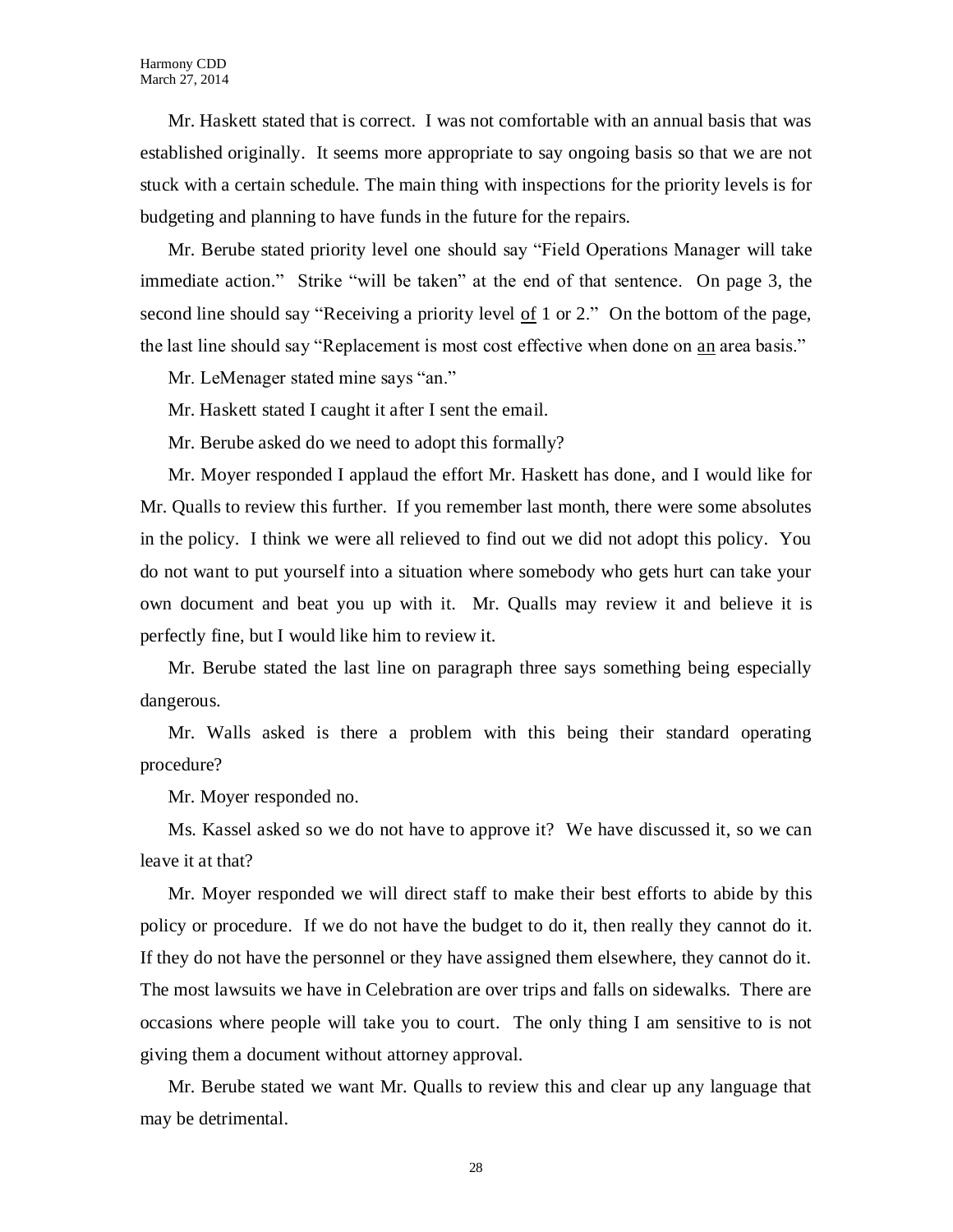Mr. Moyer stated subject to Mr. Qualls's review, then this will be the standard operating procedure.

Mr. Qualls stated I just want to be clear with some of the nomenclature. What Mr. Haskett prepared is very detailed. I commend his efforts, but this is a recommendation as to guidelines. Your District has a policy, which is the District maintains its sidewalks in accordance with District standards. That has always been the policy because that is what you have always done. These are some written guidelines, which I will gladly take a look at. It certainly helps to have these things in writing and discuss them from time to time to ensure that the District sidewalks are being maintained in accordance with District standards. Words like "Policy" and "Rule" are thrown around and they have very specific meanings in Chapter 190, Florida Statutes. For the record, at this stage, these are simply recommendations from the District's independent contractor for the Board to consider in guiding it to keeping the sidewalks up to District standards.

Mr. Berube stated that is correct.

Mr. Haskett stated I would say no. These were brought before you because I felt it was part of a policy back in 2008. It was in my book when the District did the sidewalk repairs in 2008. In reviewing the minutes from 2007 and 2008, there was plenty of discussion about the attorney saying we needed a policy. Ms. Kassel has brought forth some issues with some areas that were being stumbled over several times. I just want it on the record that I am not pushing to have this policy. It was asked of me to bring it forth and tweak some of it, which is what I did. Whether you adopt it or not, we still maintain the sidewalks properly.

Mr. Walls stated I think it is fine, and I think you should use it as a guideline as opposed to a policy.

Mr. LeMenager stated change the language from "policy" to "guideline" and that is fine.

Mr. Berube stated it will be the written directive that you will follow to the best of your ability.

Mr. Moyer stated that is correct.

*The Board gave consensus to the sidewalk guidelines, as discussed.*

#### **SIXTH ORDER OF BUSINESS Developer's Report**

Mr. Nicholas stated I have nothing to report.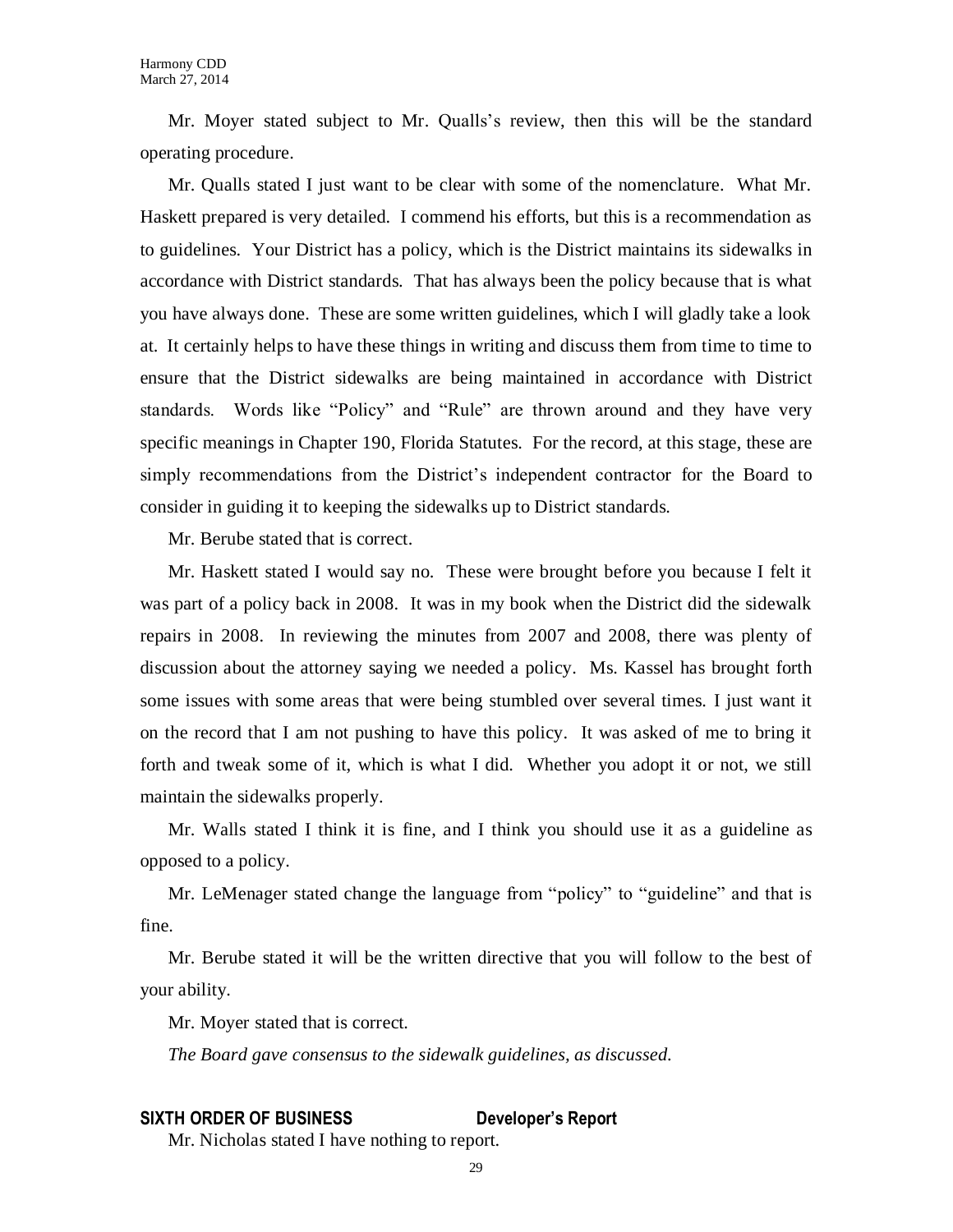Mr. LeMenager stated everyone loves the clearing of the trees.

Mr. Berube stated it is incredible what a difference that makes.

## **SEVENTH ORDER OF BUSINESS District Manager's Report A. February 28, 2014 Financial Statements**

Mr. Moyer reviewed the financial statements, which are included in the agenda package and are available for public review in the District Office during normal business hours.

Mr. Moyer stated we are currently 71% collected on our non-ad valorem assessments, compared to 57% last year at this time, so we are actually ahead on collections. I do not put a lot of importance on this number because it is just a matter of timing when people pay, which changes from time to time. It is always good to be higher than the year before. On the operation and maintenance expenses, we are \$9,500 under budget for administrative expenses and \$11,000 under budget for field expenditures, which includes the employees through February. Landscaping expenses are under budget by \$14,000. Utilities are under budget by \$14,000. Operation and maintenance expenses are under budget by \$18,000. Through the first five months of the fiscal year, we are doing just fine.

Ms. Kassel asked are we 71% collected on both non-ad valorem and Districtcollected assessments?

Mr. Moyer responded no, the District-collected assessments are done pursuant to a schedule. The total budget was \$934,000 and we are at \$400,000 or 50%, which is fine. This is all programmed according to the schedule.

Mr. Nicholas stated it will be 100% next month.

Mr. LeMenager stated that is because the developer does not take advantage of the 4% discount from the tax collector.

Mr. Nicholas stated that is correct.

## **B. Invoice Approval #167 and Check Run Summary**

Mr. Moyer reviewed the invoices and check summary, which are included in the agenda package and are available for public review in the District Office during normal business hours, and requested approval.

> On MOTION by Ms. Kassel, seconded by Mr. LeMenager, with all in favor, unanimous approval was given to the invoices.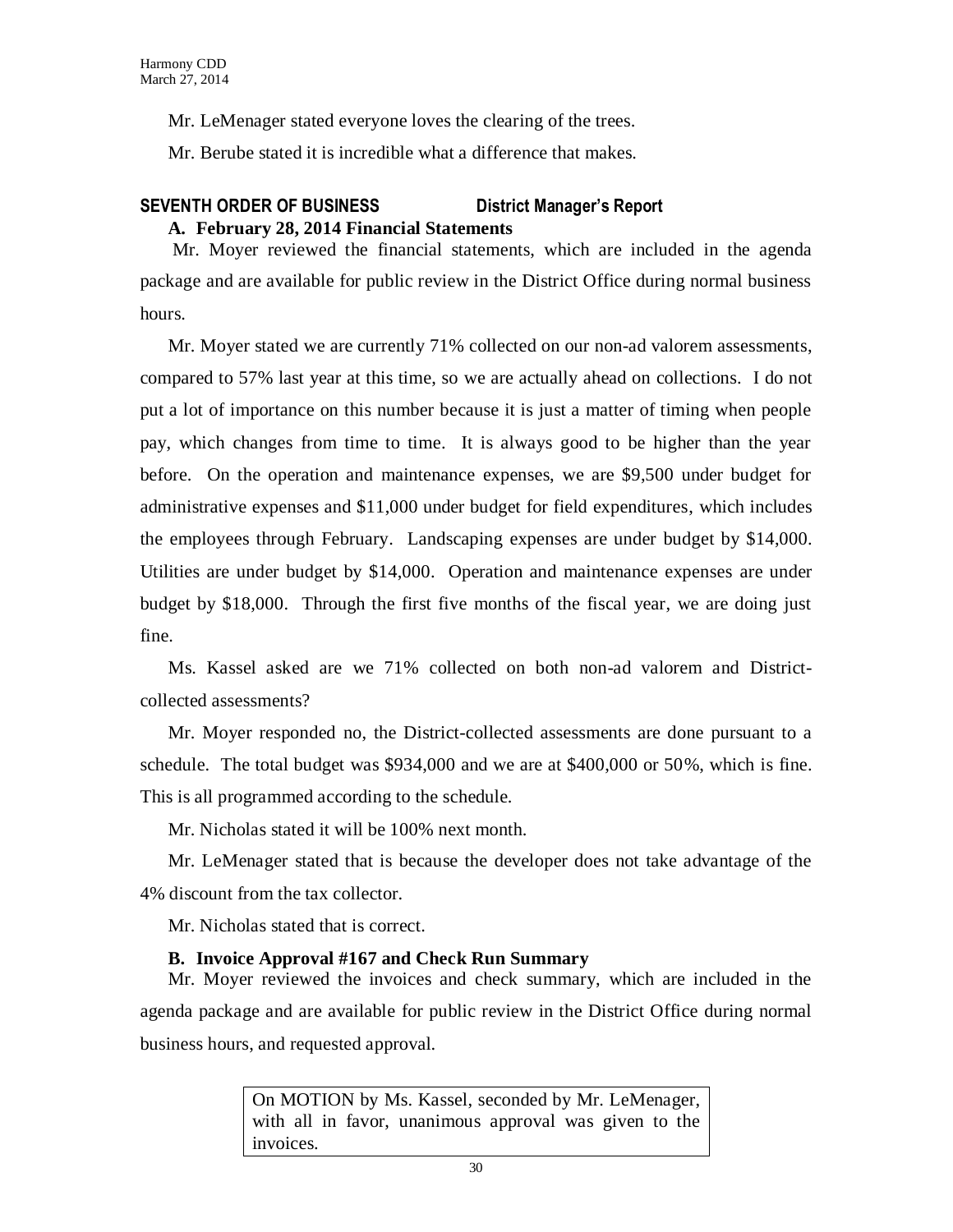## **C. Discussion of General Election i. Qualifying Information**

Mr. Moyer stated information was provided to you regarding the November General Election. We are required to enter this into the public record so people who desire to run for the office of Supervisor have knowledge of the procedures that are in place. This information is in the agenda package and if it is not already, it will be on the website. There are two ways to qualify to run. One is by petition, which petition form was provided in your agenda package. You need to get signatures from 25 residents, registered voters, and you need to submit those petitions on or before noon on May 19, 2014. If you miss this deadline, you can qualify by going down to the Supervisor of Elections office between noon on June 16, 2014, and noon on June 20, 2014, and pay a \$25 qualifying fee.

## **ii. Consideration of Resolution 2014-01 Confirming the District's Use of the Osceola County Supervisor of Elections to Continue Conducting the District's Election of Supervisors in Conjunction with the General Election**

Mr. Moyer read Resolution 2014-01 into the record by title.

Mr. Moyer stated this Resolution puts Ms. Mary Jane Arrington on notice that we are going to utilize her services to conduct this election. In this election cycle, Mr. Walls's seat is up, as well as Mr. Berube's seat, which are Seats 2 and 4.

> On MOTION by Ms. Kassel, seconded by Mr. LeMenager, with all in favor, unanimous approval was given to the adoption of Resolution 2014-01 confirming the District's use of the Osceola County Supervisor of Elections to continue conducting the District's election of Supervisors in conjunction with the General Election.

## **D. Public Comments/Communication Log**

The complaint log is contained in the agenda package and is available for public

review in the District Office during normal business hours.

## **E. Website Statistics**

The website statistics are contained in the agenda package and are available for public

review in the District Office during normal business hours.

## **F. Fiscal Year 2015 Budget**

Mr. Berube asked when do we start the budget process?

Mr. Moyer responded in May.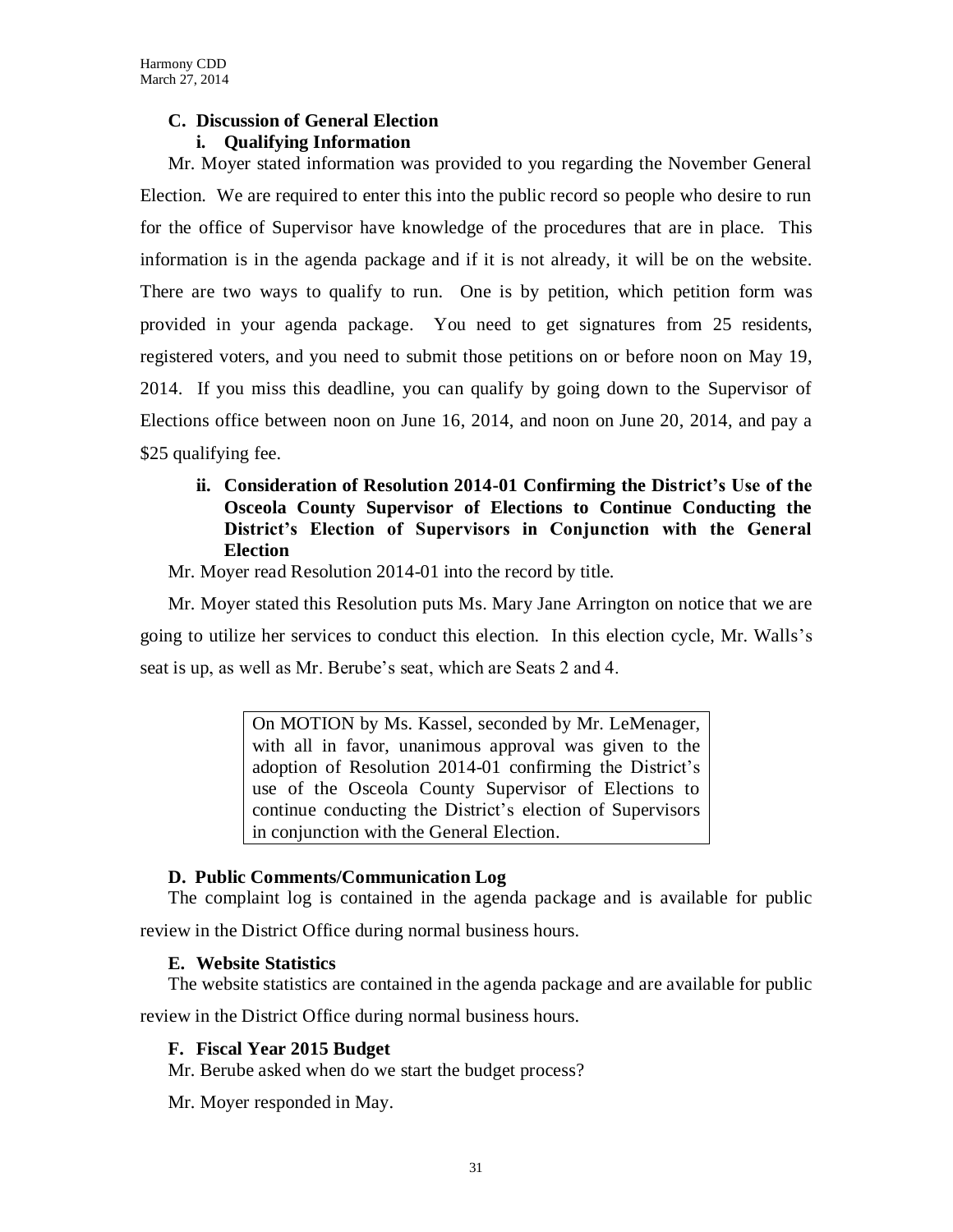Mr. Berube stated I would like to add a couple of lines to the budget under Electricity-Street Lighting. I would like to break out the investment charge of \$25,000 per month, or \$300,000 per year, so I can track it. That is the bulk of it. Then I would like another line item for Investment Charge Buyout. We did that with the street lights that are going in the new neighborhood, and we discussed buying out future contracts. I did some of the math and there are too many variables. This does not put it on the balance sheet, but it makes it easy to track. The point is, as we move forward, we can budget this line item for buyouts. Every time you buy one out, the investment charge we pay every month will decrease. In year five, it will start to balance. It depends how much money we spend buying them out. It is a multi-million dollar obligation, and we need to address it.

Mr. LeMenager stated I agree.

Mr. Berube stated if you look at it right now, it is \$300,000 per year and we have at least 10 years to go, times \$300,000, which is \$3 million. I think we can buy that down very carefully and provide a big savings to the home owners. Basically we are paying 10.25% interest or whatever you want to call it. The only way to manage it is to have it on a sheet so we can watch it.

Mr. Walls stated I do not know if we need to budget the interest separately because it gets complicated.

Mr. Berube stated I am not talking about budgeting the interest, just the investment charge.

Mr. Walls stated that is what I mean, the investment charge. It gets complicated because you have to determine what that amount will be and then you break that out from the utility fees. It is fine if it is the same every month, but as we pay it down, that number will change. I would be more comfortable tracking this on a spreadsheet rather than budget for it. If we decide we want to buy down more contracts, then we can budget for that as a line item, and I am fine with that.

Ms. Kassel stated I like that idea.

Mr. Walls stated I agree we should track it, but I do not think it needs to be part of the budget in terms of the investment.

Mr. Berube stated right now we have Electricity-Street Lighting at \$400,000 per year.

32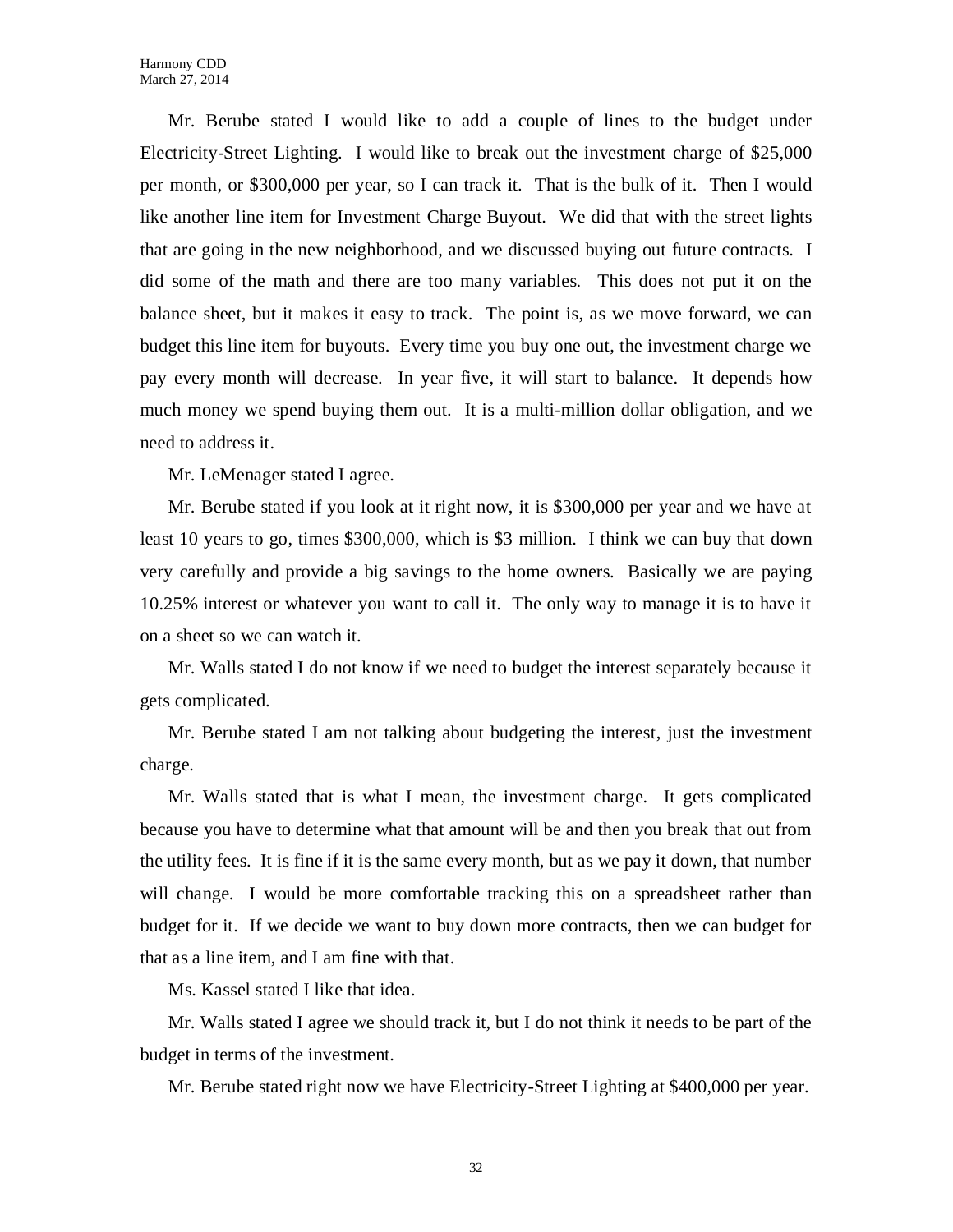Mr. Walls stated yes, and I am saying to break that out separately from the budget so we can see it when we want to, but it does not have to be in the budget.

Mr. LeMenager stated I agree with Mr. Berube.

Ms. Kassel asked could it be a reserve line item?

Mr. LeMenager responded it is not a reserve. It is an expense.

Mr. Walls stated we would budget specifically for buying out contracts, if we decide that is what we want to do. We have expenditures coming up for road repaving and other things, and we need to balance it all.

Mr. LeMenager stated Mr. Moyer could ask the accountant how hard this would be to do. It is something that is on the bill every month. What Mr. Berube is suggesting is instead of having one gross line item for street lighting, we have three line items for street lighting, one of which is the actual cost of the electricity, and the other two would be the capital costs of the street lights. I like that idea a lot. It is very transparent when people start looking at the financials, and they ask why an investment charge is included in operations and maintenance.

Mr. Berube stated if we fund the buyouts over time as you watch the monthly budgets, this investment charge line is going to decrease and comes back into the budget. You are spending money, but you are paying yourself back.

Mr. Walls stated the budget line item is not going to show you what you are paying. It will show the budget for the year and what you spent so far. You will not see an increase or a decrease.

Mr. Berube stated no, but you will see a consistent budget as time goes along. All I am trying to do is bring it out into the open so we can manage it somehow. We manage by budget. However we want to do it is fine, and it does not have to happen tonight.

Ms. Kassel stated we should leave this with the District Manager to figure out how to make this apparent that we want to continue to buy this debt down.

Mr. Berube stated the reason why I asked about the budget is because last year we put a 2% increase into effect. Two percent on our budget is about \$80,000. We already spent this year's 2%.

Mr. LeMenager stated it was 5.5% on operations and maintenance but a net 2% including debt.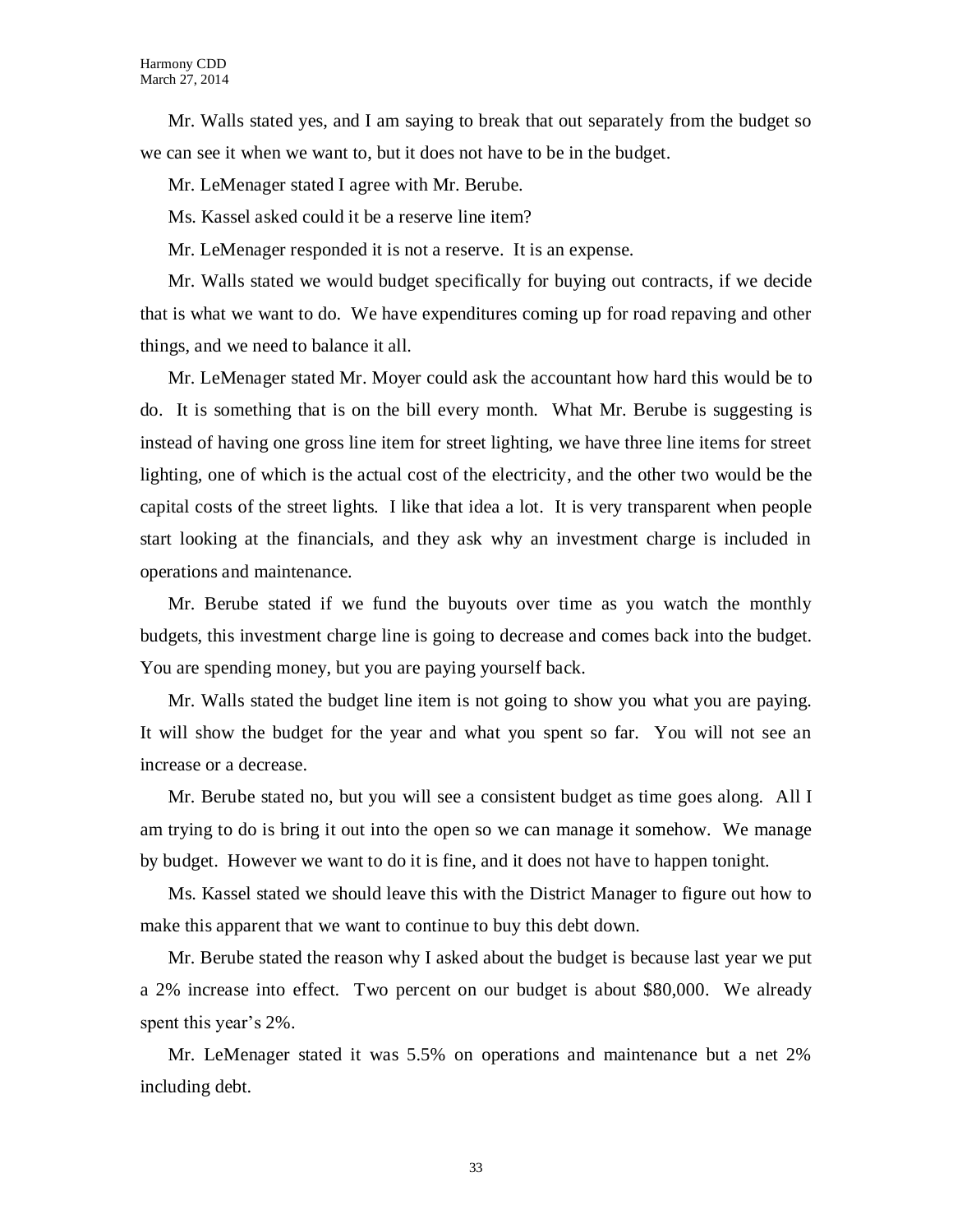Mr. Berube stated by spending \$160,000 buying out the lights, we already spent this year's \$80,000 increase and next year's \$80,000 increase. It goes into perpetuity. If we keep devoting this money to buyouts, it pays it all back. I do not think we need to take out loans to buy down street lights. I cannot see spending interest to save interest. I think we can fund this carefully through operations. I just wanted to bring this up and let everyone think about it as we approach budget season.

## **EIGHTH ORDER OF BUSINESS Staff Reports**

#### **A. Attorney**

Mr. Qualls stated there was some discussion in the minutes about the Dark Sky Festival and the District's sponsorship of that. I did a little research and it is okay for the District to sponsor by allowing the use of its facilities for a public festival. However, Chapter 190, Florida Statues, is clear as to what the District's powers are. I do not see the District having the power to provide monetary sponsorship. I just wanted to address this briefly.

### **B. Engineer**

## **i. Recommendations Regarding Maintenance of CDD Alleys**

Mr. Boyd stated I understood at the last meeting, there was some discussion about the condition of the alleys. In one of my weekly visits down here, Mr. Haskett said we need to take a ride. We went through the alleys, and I went back and looked at the study we prepared for you a year ago where we estimated what it would take to resurface the alleys. We estimated when it needed to be done. Based on the condition of the alleys today and the status of your reserves, which appear to be healthy at this point, my recommendation is not to wait but to start an alley rehabilitation program now. Obviously, neighborhoods C-1 and B-1 are the older neighborhoods since they were put in first. Neighborhood D-1 is much smaller and the linear footage of the alleys is less. The alleys went in at a time when it was a long time before they saw any traffic. As a result, some of the cracks that appeared tended to get wider faster. As we had said in the past, the asphalt actually performs better when you have more light traffic on it than when you do not. Although D-1 is not necessarily the oldest alley, my recommendation is since we are well into 2014 now, this neighborhood is probably a good candidate to do this year, followed by neighborhood B-1 and a sequence similar to what I put into the report in your agenda package. There is nothing concrete about this. You can move it around at your discretion.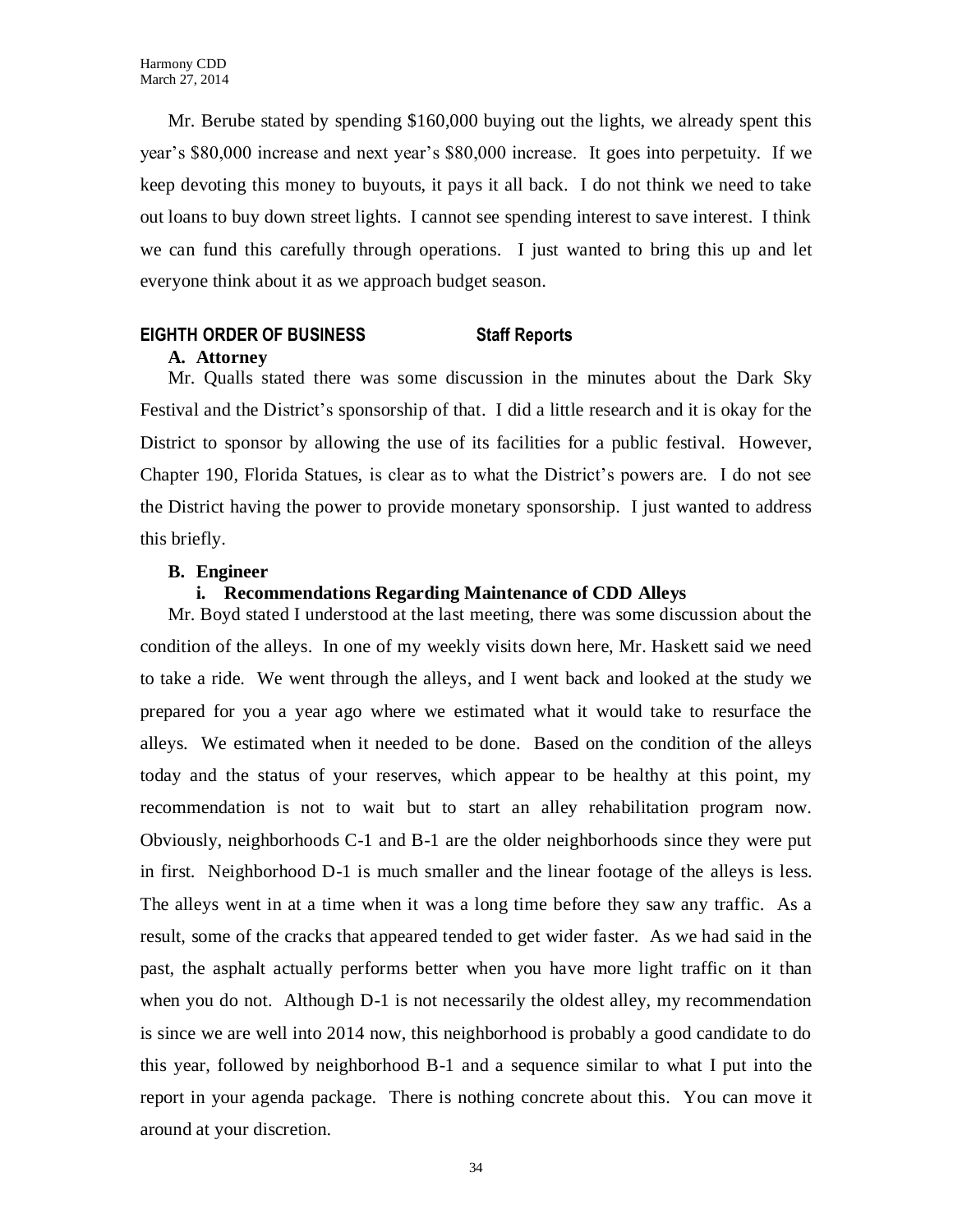Mr. LeMenager stated you are talking about them doing a whole repavement of the entire alley, not just patching.

Mr. Boyd stated this is a mill and resurface. You will have a new pavement surface when this work is completed.

Mr. Berube stated I have a couple of concerns. The number-one complaint I received about the alleys was ponding. When I look at the alleys, they are reverse crowned.

Mr. Boyd stated that is correct.

Mr. Berube stated they crown into the center rather than to the side, and it forces all of the water to the drainage structures.

Mr. Boyd stated that is correct.

Mr. Berube stated some of these are fairly new, like the ones in the Green neighborhood, which is where a lot of the ponding is occurring. I do not have too much of a problem with milling and overlaying, but we would have to write it into the contract that they have to be careful with their grading to make sure we do not get ponding. This is what we are trying to avoid.

Mr. Boyd stated that would be one of the goals of the resurfacing, to even out where ponding is occurring today.

Mr. Berube stated one of these contractors would be someone like Jr. Davis or someone who comes in with a milling machine and asphalt. It is probably going to be more cost advantageous to give them more square footage because part of the contract bid is going to be setup, staging and moving equipment.

Mr. Boyd stated that is true.

Mr. Berube asked is it better to consolidate several mills and overlays into one?

Mr. Boyd responded it is possible. This will need to be bid at some point, but I asked Jr. Davis specifically how much asphalt they could mill and resurface in a day and what the cost was. Then I applied that rate over the linear footage we are looking at in each neighborhood. If you were to combine multiple neighborhoods, there could be some cost savings, but I would not expect to see a great deal because the way they gave me the pricing is based on the duration of how long it takes to do the job.

Mr. Berube stated it works out to be \$14.50 per square yard. Are you solid this number would hold?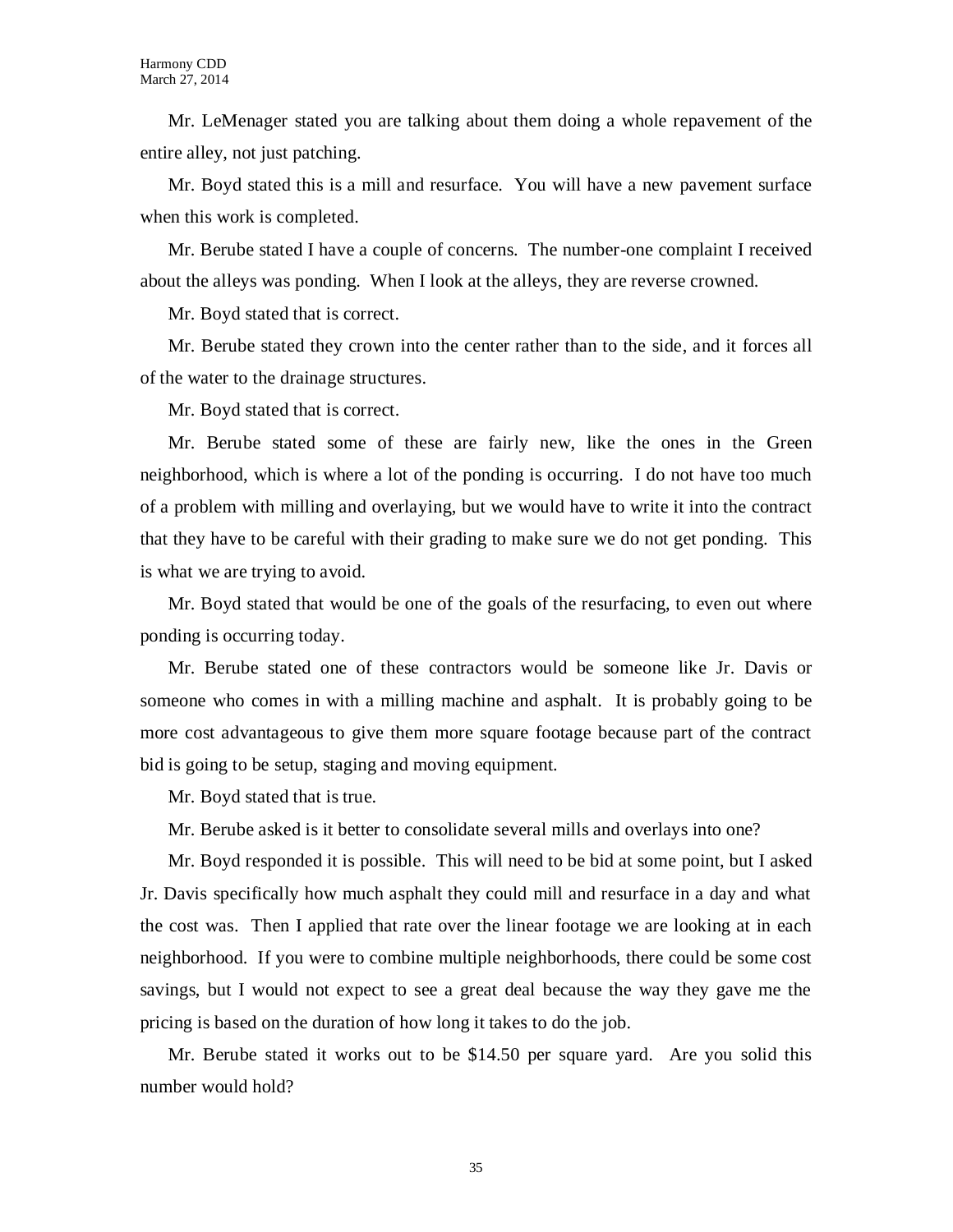Mr. Boyd responded that is a higher number than what I had. I actually had printed out that information and left it at my office. However, the number I worked out was \$9.30 per square yard. I apologize if there is a mathematical error.

Mr. Berube stated I do not know if there is an error. I took \$16,933 divided by 1,168 feet, and got \$14.49. It might cost less than what Jr. Davis told you. There were several areas you pointed out, which needed immediate attention. There are a couple of potholes and one storm structure in the center of the Beargrass Road alley where a big chunk of concrete is missing. We have some guys on staff who do concrete work. The drainage structure in the middle of the Beargrass Road alley is a strip about 12 inches wide and 4 inches deep that needs a plug of concrete put in it. Someone recently filled it with sand. Is it reasonable to assume our guys can patch the two potholes and that little concrete area? That is what I see that needs immediate attention.

Mr. Haskett responded we can certainly look at it.

Mr. Berube stated Mr. Haskett's assignment will be to look at those three now.

Mr. Boyd stated Mr. Berube is looking at picture #61. I do not know when that was done, and I did not direct it to be done, but in looking at it, the concrete was cut out to allow water that was ponding in front of the inlet to go into the inlet.

Mr. Berube stated when people drive and hit that area with their tires, it causes some damage.

Mr. Boyd stated there is a double problem. You have a problem with the structure and a ponding problem, too.

Mr. LeMenager stated it is right in the middle of the alley, and is a one-way alley. Why would your tire hit it? Your tires should go on either side of it.

Mr. Boyd responded because people swing through there to get to their driveways.

Mr. LeMenager stated that makes sense.

Mr. Berube stated I know it is a problem because someone filled it with sand. Picture #60 is one of the potholes. I think our staff can handle it. It sounds like Mr. Boyd is saying that we need to start soliciting bids for neighborhoods B-1 and D-1.

Mr. Boyd stated at least start with D-1. However, you may want to get bids for B-1 and D-1 and then decide whether you want to start with both of them this year, or do one this year and the second one next year.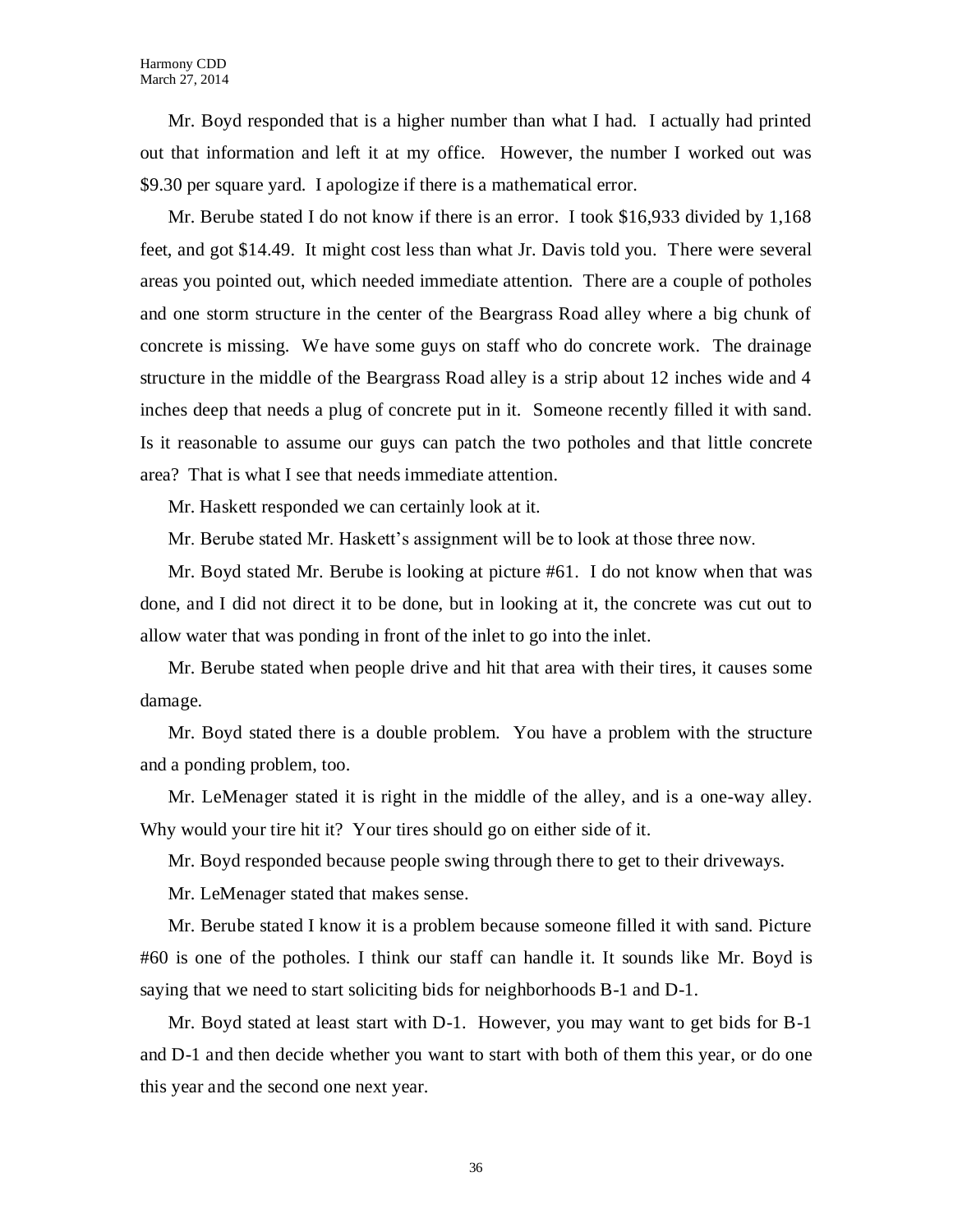Mr. Berube stated the reality is, by the time we go through this bid process, we will be three-quarters through this year.

Mr. Boyd stated that is true.

Mr. Berube stated in a month or two, we will be back to doing B-1 next. We should just combine the two and go for it.

Mr. Boyd stated I do not recall what the bidding thresholds are. I do not know if they need to be advertised. It could just be a formal request for prices.

Mr. Moyer stated the threshold is about \$195,000.

Mr. Boyd stated we can just request three or four pre-selected contractors to give us prices without going through a formal process.

Mr. Berube asked is it true Jr. Davis built most of the alleys?

Mr. Boyd responded yes.

Mr. Berube stated they have been doing good work throughout the community from what I can see in jobs like this.

Mr. Nicholas stated that is correct.

Mr. Berube stated I am not just saying we go with one contractor.

Mr. LeMenager stated we should get prices from a couple more. How much money are we talking about?

Mr. Berube responded approximately \$60,000 for the first two.

Mr. LeMenager stated I will say this *ad infinitum* about the \$1 million surprise with respect to the street lights. I want to make sure we factor this into our financial thinking in the long term.

Mr. Berube stated I have a suggestion for something like that.

Mr. Walls asked what is the life of the seal coat?

Mr. Boyd responded it adds some life but it is more of an aesthetic fix. It does not change anything structurally. It does renourish the asphalt with the oil-based materials, so it is beneficial. I guess if you seal coat it every year, you would see an increase in the life of the asphalt overall. I do not have the experience to tell you how long, but I can look into it.

Mr. Walls stated I spoke to some engineers about seal coat. They were skeptical about it at first, but then they put it on and loved it. They thought it would give them an extra couple of years.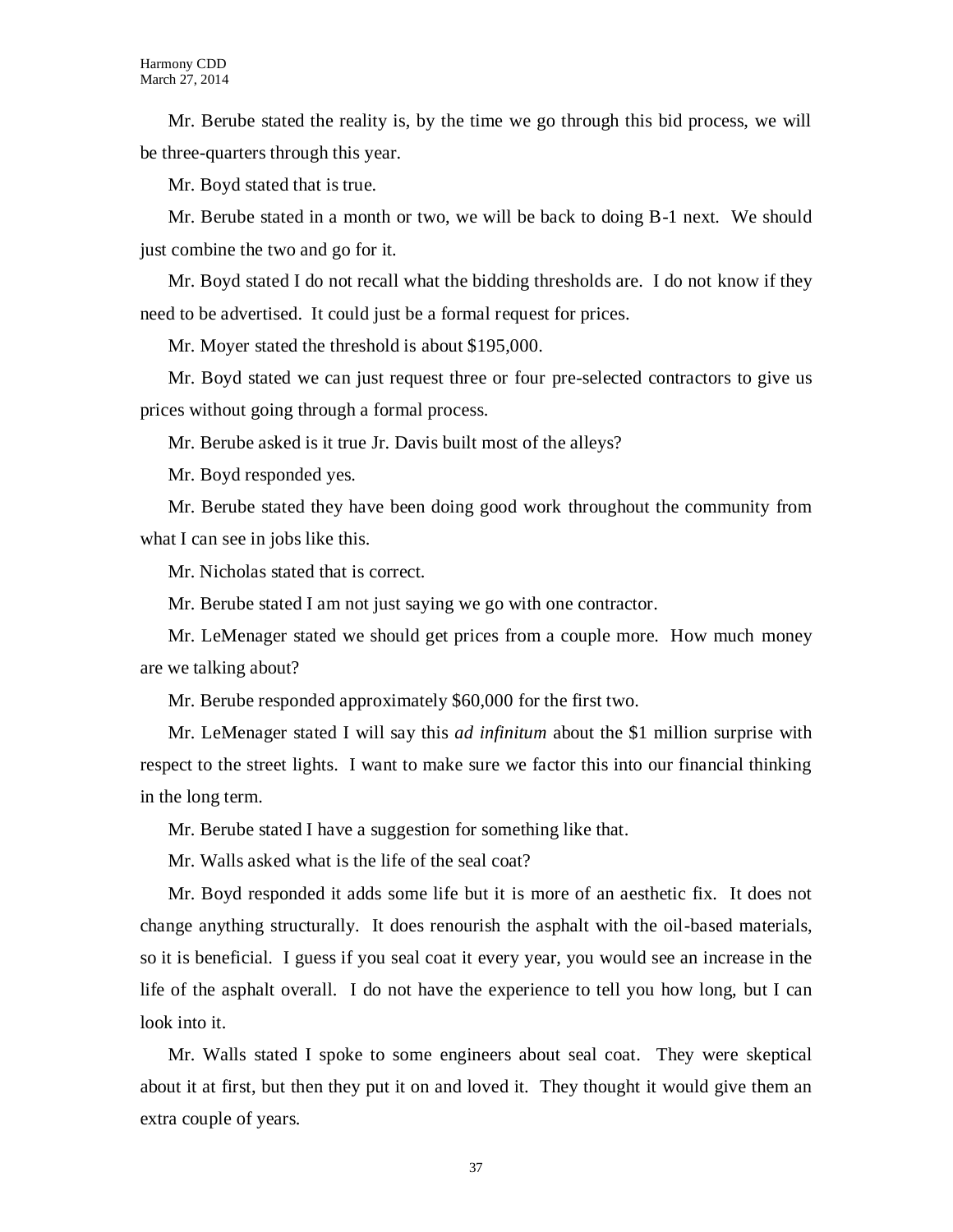Mr. Boyd stated there is one other option I can investigate, which I do not have experience with. This is a hybrid between a seal coat and a resurfacing. It does not involve milling. It is a thin, new layer of asphalt. We can ask for some further information on this and evaluate the pricing. I would want to get some information to bring to the Board before I recommend it. Has Mr. Moyer seen it before?

Mr. Moyer responded it lasts for about six years. It is called chip seal.

Mr. Berube stated our first seal coat is suggested for 2015.

Mr. Walls stated I do not know how bad  $D-1$  is. It is disappointing that it is so new, and I understand it was not used and those issues. If there are cheaper options that can give it another five or six years, being so new, it might be something to look into.

Ms. Kassel asked what is the percentage of chip seal versus milling and repaving?

Mr. Moyer responded at some point, you will mill and repave. It is just a process giving you an extra five or six years. Chip seal is probably one-third to one-half of the cost.

Mr. Berube stated we are going to put this out for bid, and we will know what the cost is pretty accurately. Our first seal coat recommendation is after the first two mill and overlay. Seal coating is about one-tenth the cost. Are you suggesting to do a chip coat rather than mill and overlay?

Ms. Kassel stated yes.

Mr. Boyd stated we can request pricing for both methods.

Mr. LeMenager stated the same contractors would be doing the work anyway.

Mr. Moyer stated yes. Just so everyone has realistic expectations, chip coating is also known as micro resurfacing. There is a lot of aggregate and a lot of stones, which will be tracked onto your driveway and garage. It is not as good as if you did the milling and resurfacing. Celebration has spent hundreds of thousands of dollars milling and resurfacing. Mr. Boyd might want to ask Mr. Brian Smith from my office to provide the specifications for milling and resurfacing. We have two or three contractors that we use and have done a nice job. Jr. Davis is one of them. If you need some prices, we can get them for you. There are resources you can use, and you might as well because it is all public record.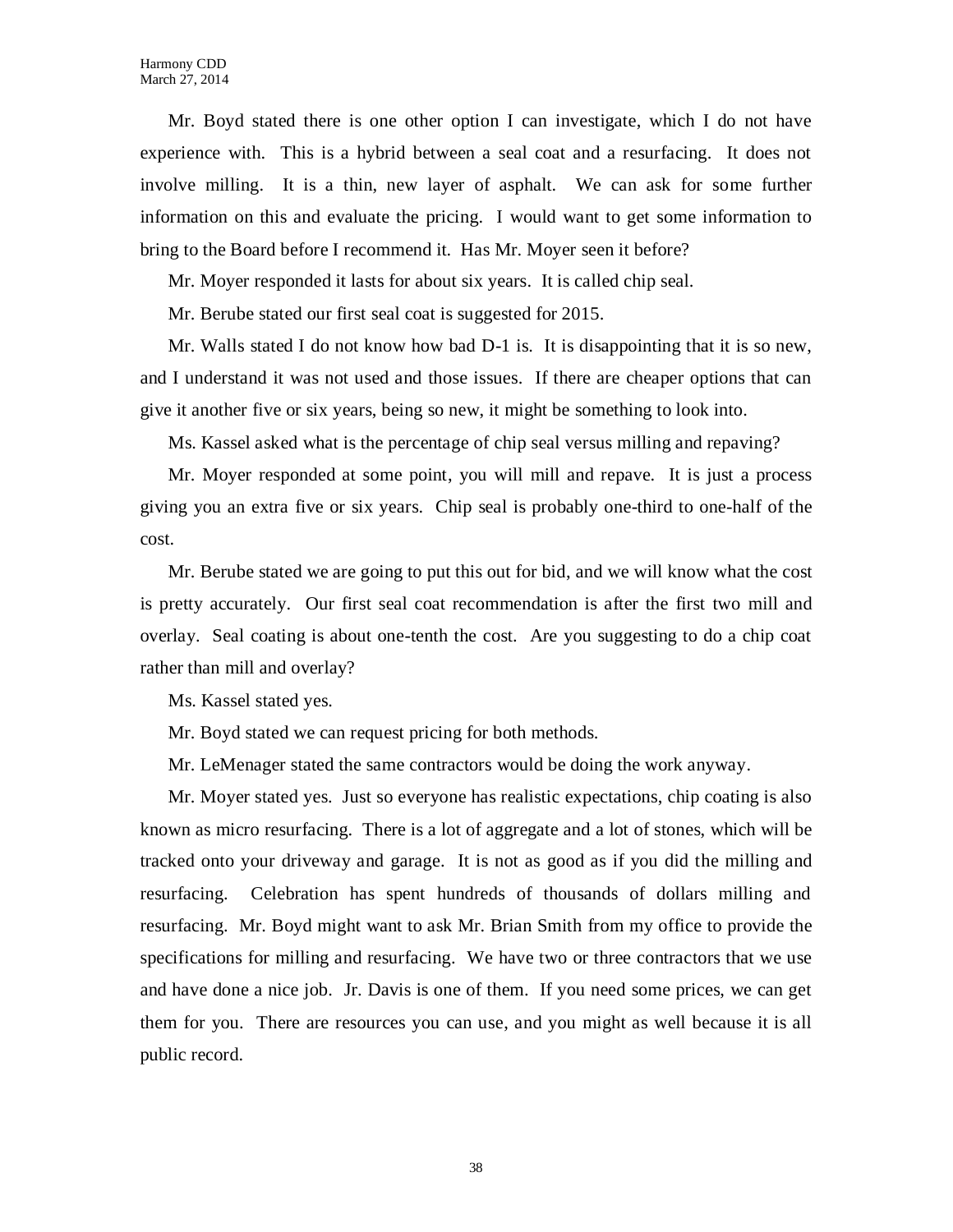Mr. Nicholas stated maybe the Board can consider some speed control measures in the longer straightaway alleys. Speed bumps may affect the drainage slope, but there may be something other than speed bumps.

Mr. Boyd stated we can do speed bumps as long as we leave the middle open.

Mr. Berube stated people complain and ask for speed bumps to control speed. Then the speed bumps are installed, and then they complain about the noise. I own another house in Orlando, and it was the same thing in that neighborhood. The worst offenders were the police, FedEx and UPS drivers. The City Council finally put in speed bumps, and they did not last six months. Everyone complained about the noise, so they took them out.

Mr. Boyd stated Maitland has humps, which are much gentler, but they are still very effective.

Mr. Berube stated not in Kissimmee.

Ms. Kassel stated downtown Orlando has those, too.

Mr. LeMenager stated I made a tongue-in-cheek suggestion on Facebook a couple weeks ago, and several people responded about the bumps. I was thinking about when I lived in the United Kingdom. They really went into the whole concept of traffic-calming measures. Calling it a bump is inappropriate. It is not difficult to engineer something that is designed to be driven over safely at 25 mph. Many times, it is just a raised crosswalk that you can drive over and it does not bother you at all. Do we have a speed limit in the alleys?

Mr. Walls stated what we were discussing were County-owned roads. I have not seen a lot of speeding on my alley.

Mr. Berube asked is there an area that is problematic?

Mr. Nicholas stated we are the clearinghouse for complaints, and I have received them from legitimate people related to kids being there. I have looked at those areas, and it happens. They are just in the straightaway where you can get up to a certain speed. It would not be relevant in most alleys. Ashley Park comes to mind, and I think there is another one in neighborhood G. Neighborhood E may have a straightaway, as well.

Mr. LeMenager stated the alley behind Primrose Willow, you can get up to a good speed if you wanted.

Mr. Nicholas stated yes, that is a long straightaway.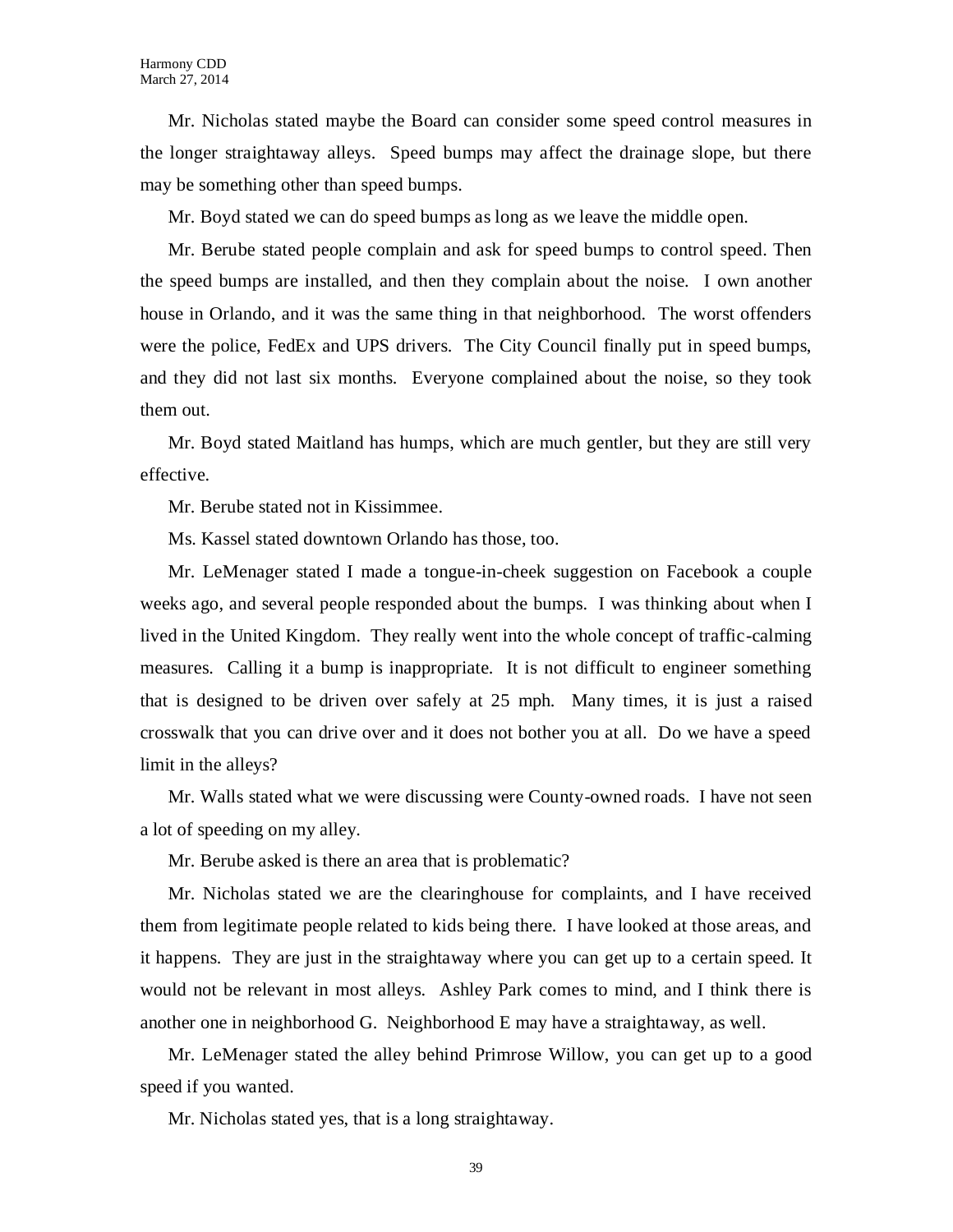Mr. Boyd stated the speed bumps I am thinking about are gentle, but they are typically used on roads where they are driving 35 mph and you want to get them down to 25 mph. At 25 mph, that is too fast for the alley anyway, so they would need to be a little more aggressive.

Ms. Kassel stated I have seen bumps in the ground at intervals. I guess you will still have the same noise problem, and I do not know if those make the same kind of noise.

Mr. Berube stated we have to consider that what goes down these alleys early in the morning are trash trucks. They are loud enough already, but when they go over a bump in the road, they make a loud noise.

Mr. Walls stated the sound bounces off the houses back there. I think we would get more blowback if we did that.

Mr. Berube stated there must be something else we can do to address speeding besides something on the ground, but I do not know what. We should think about it and maybe ask people to slow down.

Mr. Boyd stated something to consider, as opposed to bumps, are horizontal obstacles, as long as they did not impede the fire department or trash trucks. They almost cause you to have to zigzag around them.

Mr. LeMenager stated that is a common solution in the United Kingdom. If you have a long straightaway, it is like creating an S-shaped racetrack so that you can no longer speed straight ahead.

Mr. Walls stated you may end up on other people's property.

Mr. Boyd stated that is a challenge with the alleys. The fire department may object.

Mr. Berube asked is Mr. Boyd going to handle the initial bid process?

Mr. Boyd responded I can. What is Mr. Moyer's thought?

Mr. Moyer stated we will provide what Celebration used, and Mr. Boyd can look at it and come up with a specification for them to bid.

Ms. Kassel asked why does the proposal start with 39? Where is 1 through 38?

Mr. Boyd stated the numbers on the photographs correspond to the number on my camera when I saved it.

Ms. Kassel stated I understand. Numbers 41 and 42 are the same photograph.

Mr. Boyd stated I apologize. That is a mistake.

Ms. Kassel stated one is horizontal and one is vertical.